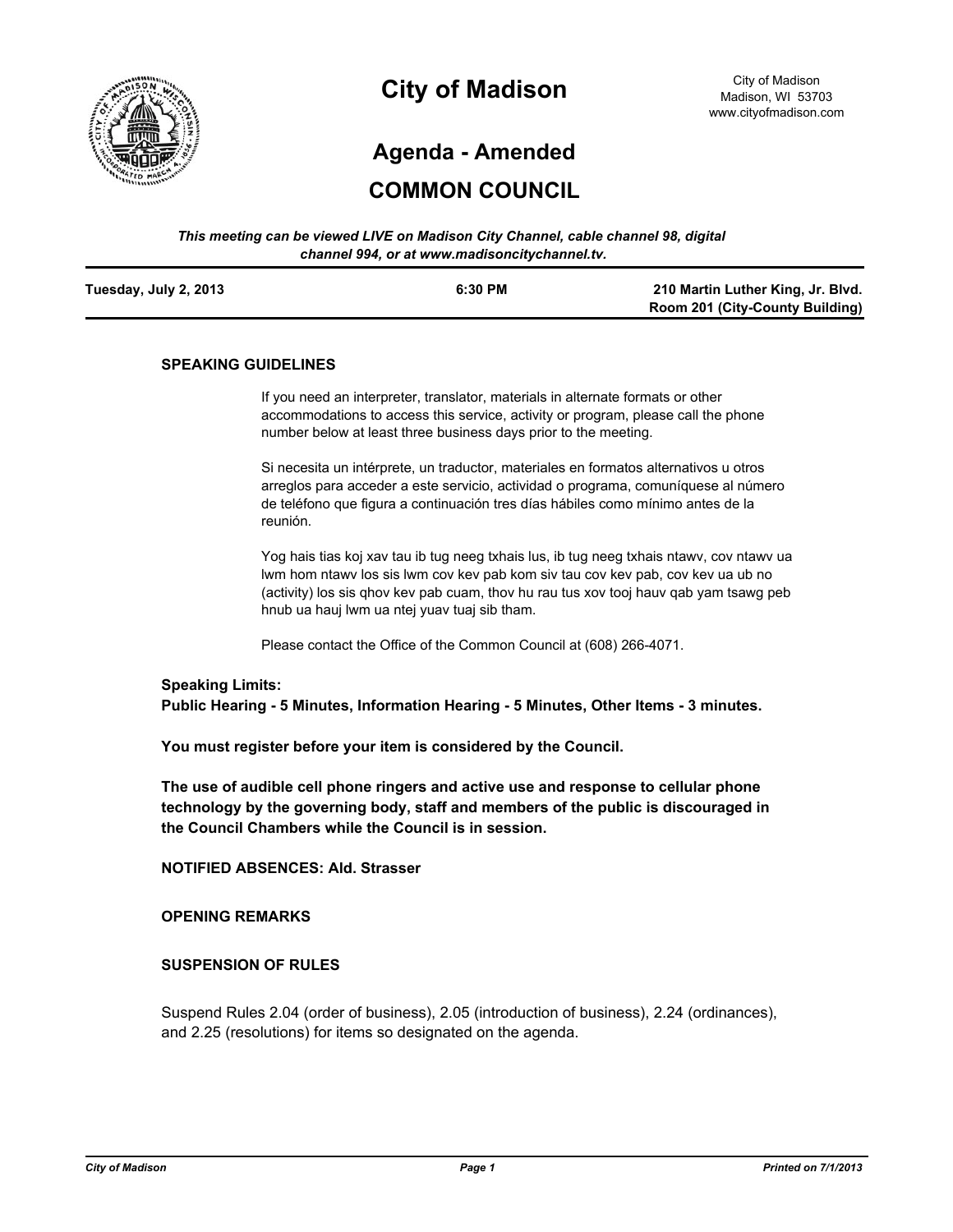#### **HONORING RESOLUTIONS**

- **1. [30732](http://madison.legistar.com/gateway.aspx?m=l&id=/matter.aspx?key=33564)** Commending Stuart Levitan on his exceptional service as Commissioner and Chair of the Community Development Authority and his many other positions of trust for the City of Madison.
	- *Sponsors:* Sue Ellingson, Paul R. Soglin, David Ahrens, Shiva Bidar-Sielaff, Maurice S. Cheeks, Joseph R. Clausius, Mark Clear, Lauren Cnare, Denise DeMarb, Steve King, Larry Palm, Matthew J. Phair, Scott J. Resnick, Marsha A. Rummel, Chris Schmidt, Paul E. Skidmore, John Strasser, Lisa Subeck, Michael E. Verveer, Anita Weier and Ledell Zellers

#### *Legislative History*

RECOMMEND TO COUNCIL TO ADOPT UNDER SUSPENSION OF RULES 2.04, 2.05, 2.24, & 2.25 - MISC. ITEMS

## **PETITIONS AND COMMUNICATIONS**

None received by deadline.

#### **EARLY PUBLIC COMMENT**

# **SPECIAL ORDER OF BUSINESS AT 6:45 PM**

#### **PRESENTATION OF CONSENT AGENDA**

At this time, a consent agenda will be moved with the recommended action listed for each item EXCEPT:

1) items which have registrants wishing to speak. 2) items which require an extraordinary (roll call) vote and are not included on the consent agenda by unanimous consent. 3) items which alderperson(s) have separated out for discussion/debate purposes.

# **RECESSED PUBLIC HEARINGS - BEGIN AT 6:45 PM**

#### **REPORT OF ALCOHOL REVIEW COMMITTEE**

**2. [30000](http://madison.legistar.com/gateway.aspx?m=l&id=/matter.aspx?key=32877)** Public Hearing - New License RBSchultzy LLC • dba Baldwin St. Grille 1304 E Washington Ave • Agent: Ryan Schultz • Estimated Capacity: 84 Class B Combination Liquor & Beer • 50% alcohol, 50% food Aldermanic District 2 (Alder Zellers) • Police Sector 409 *Legislative History* 

4/30/13 Clerk's Office Referred for Introduction Alcohol License Review Committee Public Hearing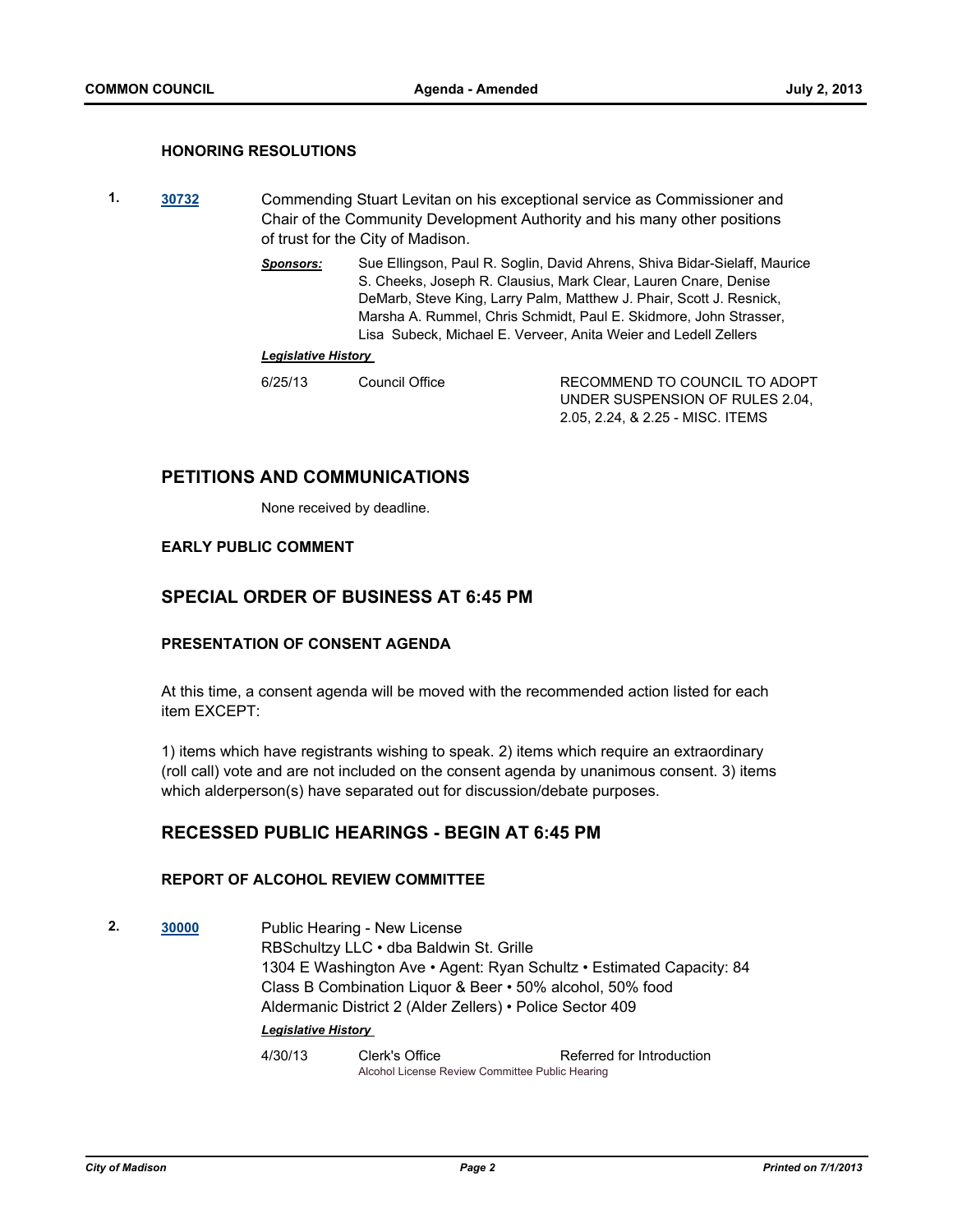| 5/7/13  | <b>COMMON COUNCIL</b>                      | Referred for Public Hearing to the<br><b>ALCOHOL LICENSE REVIEW</b><br><b>COMMITTEE</b>                                   |  |  |
|---------|--------------------------------------------|---------------------------------------------------------------------------------------------------------------------------|--|--|
| 5/22/13 | ALCOHOL LICENSE<br><b>REVIEW COMMITTEE</b> | RECOMMEND TO COUNCIL TO<br>RE-REFER - RECESSED PUBLIC<br><b>HEARING to the ALCOHOL LICENSE</b><br><b>REVIEW COMMITTEE</b> |  |  |
| 6/18/13 | <b>COMMON COUNCIL</b>                      | Re-refer for Recessed Public Hearing to the<br>ALCOHOL LICENSE REVIEW<br><b>COMMITTEE</b>                                 |  |  |
| 6/19/13 | ALCOHOL LICENSE<br><b>REVIEW COMMITTEE</b> | RECOMMEND TO COUNCIL TO GRANT<br>WITH CONDITIONS - RECESSED PUBLIC<br><b>HEARING</b>                                      |  |  |
|         | Conditions:                                | 1. The licensee posts a sign at the back door stating no alcohol is allowed outside.                                      |  |  |
|         |                                            | 0. Conclusion are encouraged to amalys quickle the front of the building                                                  |  |  |

2. Smokers are encouraged to smoke outside the front of the building. 3. No exterior areas are included in the licensed premise.

# **PUBLIC HEARINGS - BEGIN AT 6:45 PM**

# **REPORT OF ALCOHOL LICENSE REVIEW COMMITTEE**

**3. [30390](http://madison.legistar.com/gateway.aspx?m=l&id=/matter.aspx?key=33280)** Public Hearing - New License Brat und Brau Inc • dba Brat und Brau 2933 N Sherman Ave • Agent: Patrick Hiebing • Estimated Capacity: 88 Class B Beer, Class C Wine • 25% alcohol, 75% food Aldermanic District 12 (Alder Palm) • Police Sector 504

#### *Legislative History*

| 5/28/13 | Clerk's Office<br>Alcohol License Review Committee Public Hearing | Referred for Introduction                                           |
|---------|-------------------------------------------------------------------|---------------------------------------------------------------------|
| 6/4/13  | <b>COMMON COUNCIL</b>                                             | Refer For Public Hearing to the ALCOHOL<br>LICENSE REVIEW COMMITTEE |
| 6/19/13 | ALCOHOL LICENSE<br><b>REVIEW COMMITTEE</b>                        | RECOMMEND TO COUNCIL TO GRANT -<br>PUBLIC HEARING                   |

**4. [30391](http://madison.legistar.com/gateway.aspx?m=l&id=/matter.aspx?key=33281)** Public Hearing - New License La Taguara LLC • dba La Taguara 3502 E Washington Ave • Agent: Jeykell Badell • Estimated Capacity: 40 Class B Beer, Class C Wine • 5% alcohol, 95% food Aldermanic District 15 (Alder Ahrens) • Police Sector 503 *Legislative History*  5/28/13 Clerk's Office Referred for Introduction

Alcohol License Review Committee Public Hearing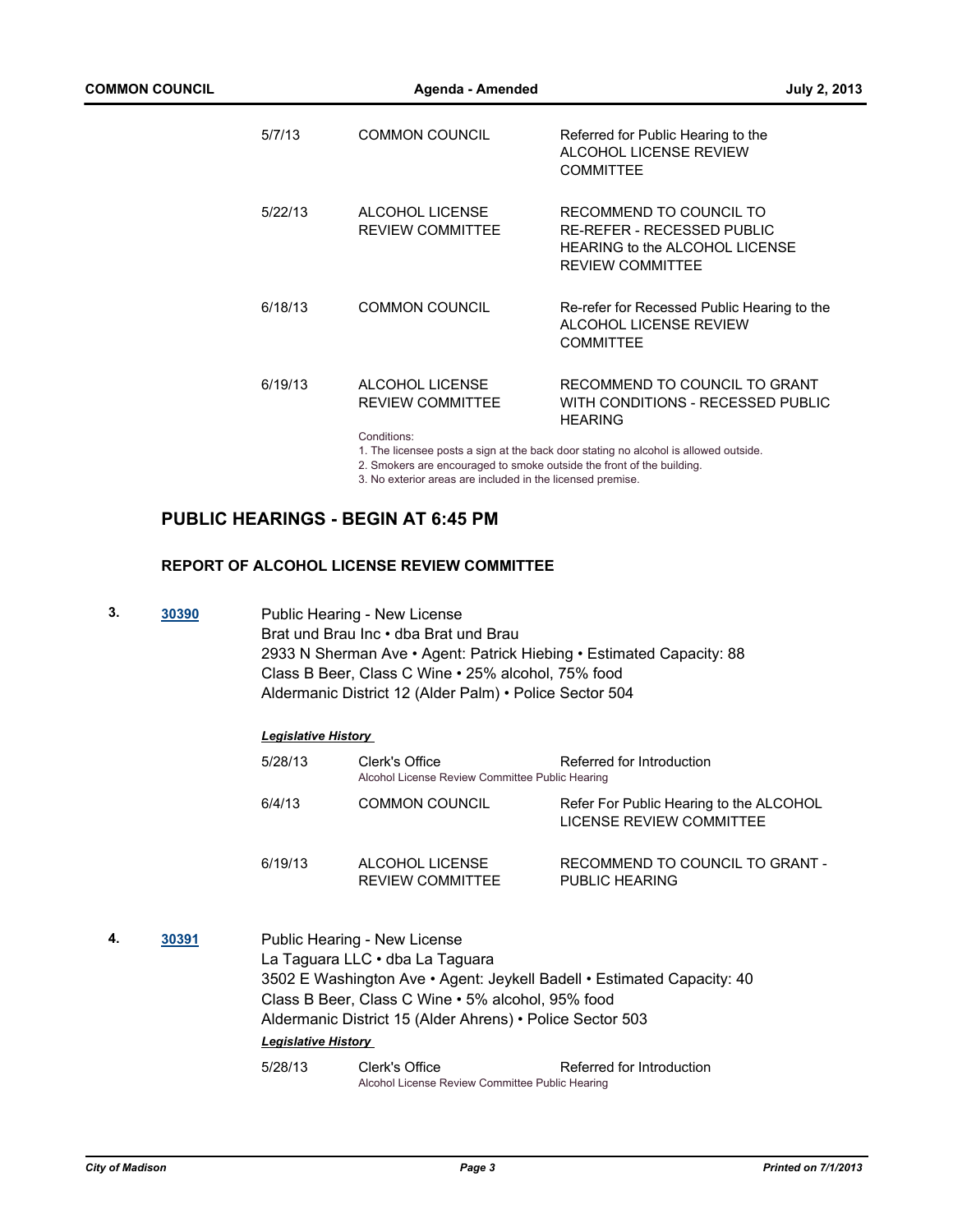| <b>COMMON COUNCIL</b> |       |                            | Agenda - Amended                                                                                                                                                                                        | <b>July 2, 2013</b>                                                        |
|-----------------------|-------|----------------------------|---------------------------------------------------------------------------------------------------------------------------------------------------------------------------------------------------------|----------------------------------------------------------------------------|
|                       |       | 6/4/13                     | <b>COMMON COUNCIL</b>                                                                                                                                                                                   | Refer For Public Hearing to the ALCOHOL<br><b>LICENSE REVIEW COMMITTEE</b> |
|                       |       | 6/19/13                    | ALCOHOL LICENSE<br><b>REVIEW COMMITTEE</b>                                                                                                                                                              | RECOMMEND TO COUNCIL TO GRANT -<br>PUBLIC HEARING                          |
| 5.                    | 30392 |                            | Public Hearing - New License<br>BBC Harmony Bar LLC . dba Hamony Bar and Grill<br>Class B Combination Liquor & Beer • 55% alcohol, 45% food<br>Aldermanic District 6 (Alder Rummel) • Police Sector 601 | 2201 Atwood Ave • Agent: Bradley Czachor • Estimated Capacity: 195         |
|                       |       | <b>Legislative History</b> |                                                                                                                                                                                                         |                                                                            |
|                       |       | 5/28/13                    | Clerk's Office<br>Alcohol License Review Committee Public Hearing                                                                                                                                       | Referred for Introduction                                                  |
|                       |       | 6/4/13                     | <b>COMMON COUNCIL</b>                                                                                                                                                                                   | Refer For Public Hearing to the ALCOHOL<br>LICENSE REVIEW COMMITTEE        |
|                       |       | 6/19/13                    | ALCOHOL LICENSE<br>REVIEW COMMITTEE                                                                                                                                                                     | RECOMMEND TO COUNCIL TO GRANT -<br><b>PUBLIC HEARING</b>                   |
| 6.                    | 30393 |                            | Public Hearing - New License<br>R & I Investment . dba Crandalls Restaurant<br>334 State St • Agent: Ivan Pimentel • Estimated Capacity: 100<br>Class B Beer, Class C Wine . 10% alcohol, 90% food      | Aldermanic District 4 (Alder Verveer) • Police Sector 403 • Density Area   |
|                       |       | <b>Legislative History</b> |                                                                                                                                                                                                         |                                                                            |
|                       |       | 5/28/13                    | Clerk's Office<br>Alcohol License Review Committee Public Hearing                                                                                                                                       | Referred for Introduction                                                  |
|                       |       | 6/4/13                     | <b>COMMON COUNCIL</b>                                                                                                                                                                                   | Refer For Public Hearing to the ALCOHOL<br>LICENSE REVIEW COMMITTEE        |
|                       |       | 6/19/13                    | ALCOHOL LICENSE<br><b>REVIEW COMMITTEE</b>                                                                                                                                                              | RECOMMEND TO COUNCIL TO GRANT<br>WITH CONDITIONS - PUBLIC HEARING          |
|                       |       |                            | Condition:<br>The licensee must meet the definition of a restaurant at all times.                                                                                                                       |                                                                            |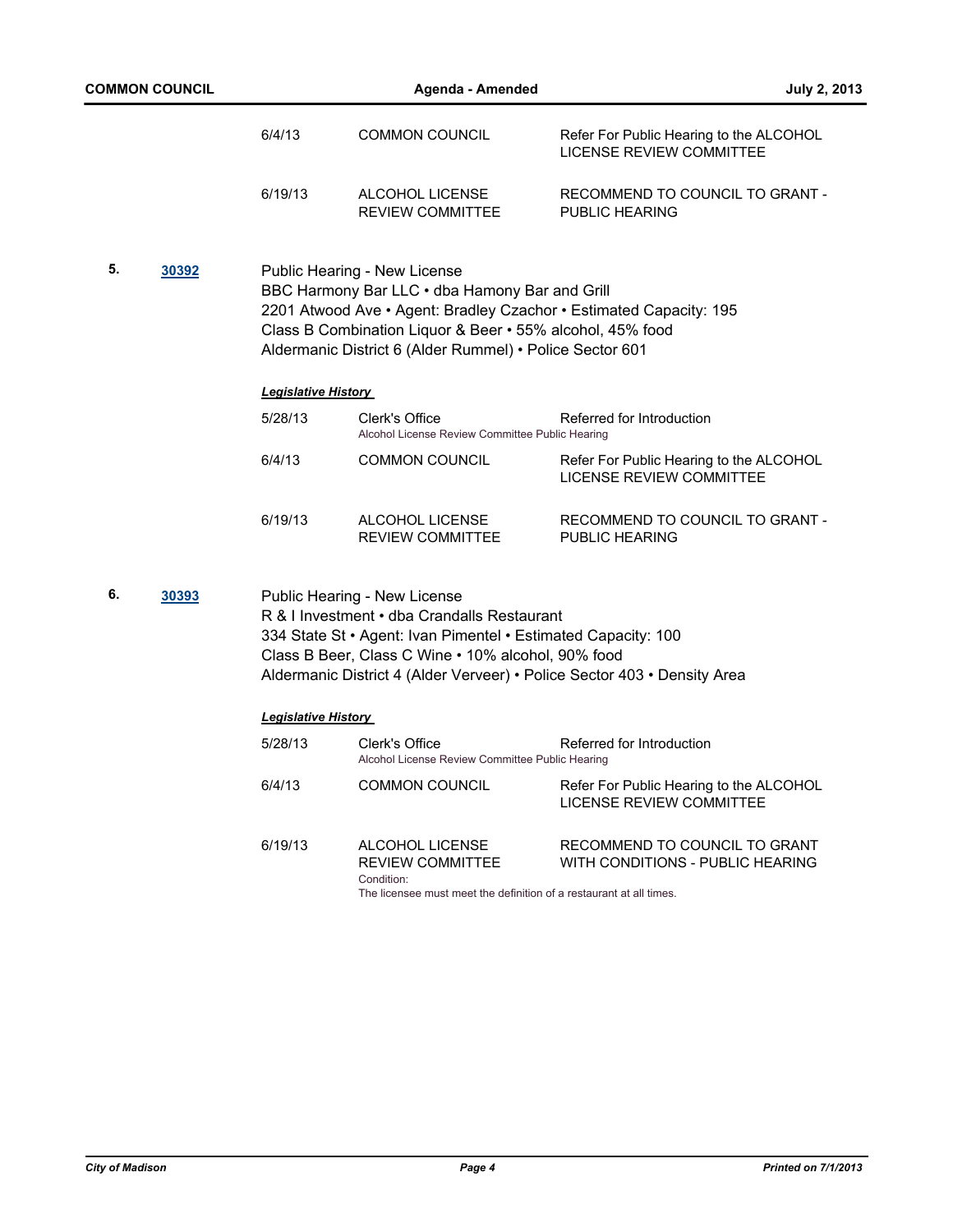| 7. | 30394 |                            | Public Hearing - New License<br>FT Acquisition LLC . dba Flat Top Grill<br>538 N Midvale Blvd • Agent: Adam Dunnington • Estimated Capacity: 101<br>Class B Combination Liquor & Beer • 10% alcohol, 90% food<br>Aldermanic District 11 (Alder Schmidt) • Police Sector 108 |                                                                     |  |  |
|----|-------|----------------------------|-----------------------------------------------------------------------------------------------------------------------------------------------------------------------------------------------------------------------------------------------------------------------------|---------------------------------------------------------------------|--|--|
|    |       | <b>Legislative History</b> |                                                                                                                                                                                                                                                                             |                                                                     |  |  |
|    |       | 5/28/13                    | Clerk's Office<br>Alcohol License Review Committee Public Hearing                                                                                                                                                                                                           | Referred for Introduction                                           |  |  |
|    |       | 6/4/13                     | <b>COMMON COUNCIL</b>                                                                                                                                                                                                                                                       | Refer For Public Hearing to the ALCOHOL<br>LICENSE REVIEW COMMITTEE |  |  |
|    |       | 6/19/13                    | ALCOHOL LICENSE<br><b>REVIEW COMMITTEE</b>                                                                                                                                                                                                                                  | RECOMMEND TO COUNCIL TO GRANT -<br>PUBLIC HEARING                   |  |  |

#### **REPORT OF BOARD OF PUBLIC WORKS**

**8. [30596](http://madison.legistar.com/gateway.aspx?m=l&id=/matter.aspx?key=33501)** Approving Plans, Specifications, And Schedule Of Assessments For East Johnson Street Reconstruction Assessment District - 2014.

*Sponsors:* BOARD OF PUBLIC WORKS

*Legislative History* 

| 6/12/13 | <b>Engineering Division</b>            | Refer to the BOARD OF PUBLIC WORKS                                                                     |
|---------|----------------------------------------|--------------------------------------------------------------------------------------------------------|
| 6/19/13 | <b>BOARD OF PUBLIC</b><br><b>WORKS</b> | RECOMMEND TO COUNCIL TO ADOPT<br>UNDER SUSPENSION OF RULES 2.04.<br>2.05, 2.24 & 2.25 - PUBLIC HEARING |

#### **REPORT OF PLAN COMMISSION**

| 9. | 30370   |                                     | greater density in the TR-U2 District. | Amending Section 28.051 of the Madison General Ordinances to allow for             |
|----|---------|-------------------------------------|----------------------------------------|------------------------------------------------------------------------------------|
|    |         | Sponsors:                           | Ledell Zellers                         |                                                                                    |
|    |         | <b>Legislative History</b>          |                                        |                                                                                    |
|    | 5/28/13 | Attorney's Office/Approval<br>Group | Referred for Introduction              |                                                                                    |
|    |         |                                     |                                        | Plan Commission; Public Hearings: Plan Commission, 6/17/13; Common Council, 7/2/13 |
|    |         | 6/4/13                              | <b>COMMON COUNCIL</b>                  | Referred for Public Hearing to the PLAN<br><b>COMMISSION</b>                       |
|    |         | 6/17/13                             | <b>PLAN COMMISSION</b>                 | RECOMMEND TO COUNCIL TO ADOPT -<br>PUBLIC HEARING                                  |
|    |         |                                     | voice vote/ other.                     | The Plan Commission recommended approval of the proposed zoning text amendment by  |

# **END OF PUBLIC HEARINGS**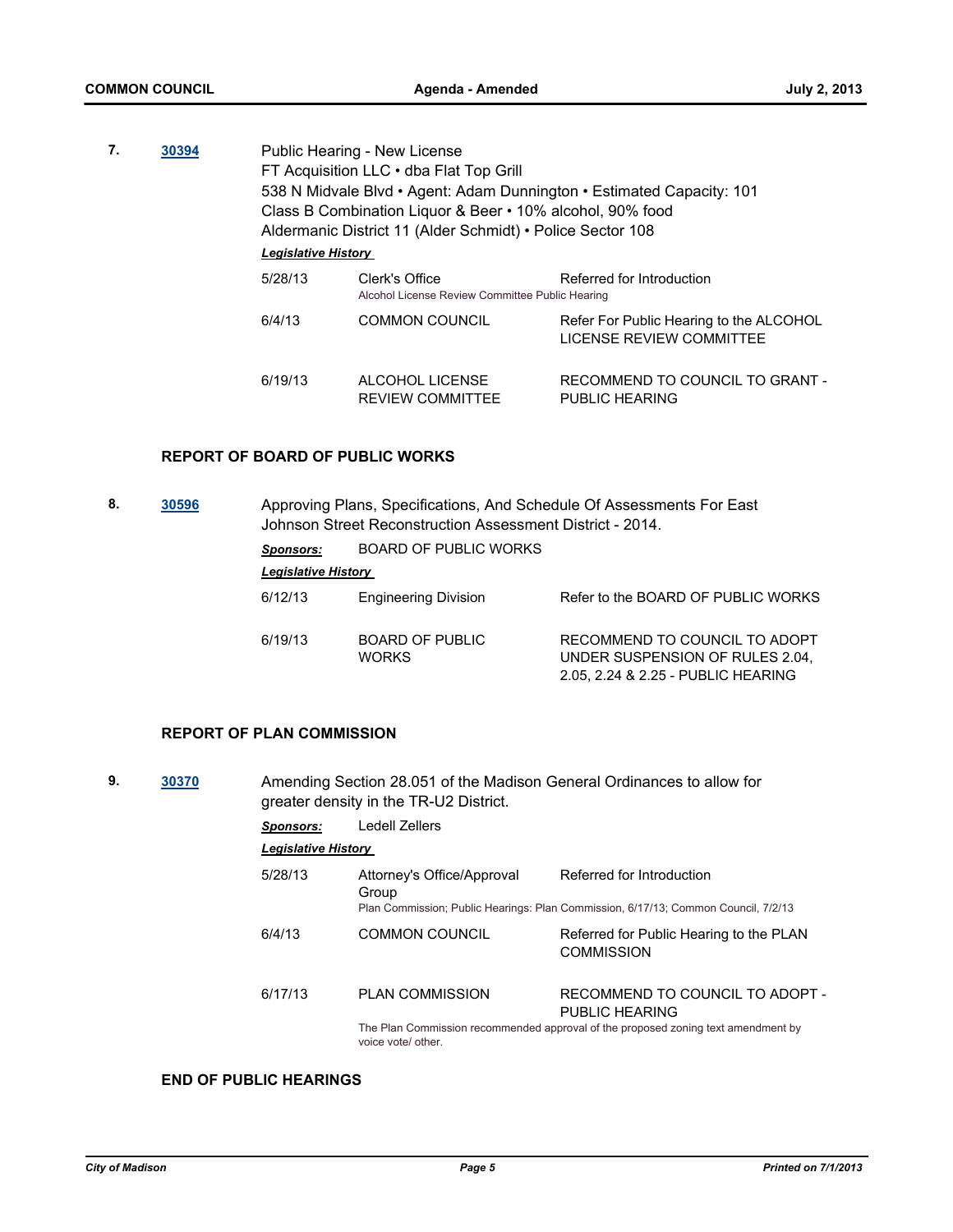# **ITEM FOR RECONSIDERATION**

| 10. | 30193 |                            | Awarding Public Works Contract No. 7106, Brayton Lot Repairs. |                                                                                                            |
|-----|-------|----------------------------|---------------------------------------------------------------|------------------------------------------------------------------------------------------------------------|
|     |       | Sponsors:                  | <b>BOARD OF PUBLIC WORKS</b>                                  |                                                                                                            |
|     |       |                            | Reconsideration requested by Ald. Schmidt                     |                                                                                                            |
|     |       | <b>Legislative History</b> |                                                               |                                                                                                            |
|     |       | 5/15/13                    | <b>Engineering Division</b>                                   | Refer to the BOARD OF PUBLIC WORKS                                                                         |
|     |       | 5/22/13                    | BOARD OF PUBLIC<br><b>WORKS</b>                               | RECOMMEND TO COUNCIL TO ADOPT<br>UNDER SUSPENSION OF RULES 2.04.<br>2.05, 2.24, & 2.25 - REPORT OF OFFICER |
|     |       | 6/18/13                    | COMMON COUNCIL                                                | Adopt Under Suspension of Rules 2.04,<br>2.05, 2.24, and 2.25                                              |

# **BUSINESS PRESENTED BY THE MAYOR**

| 11. | 30586 | Report of the Mayor submitting citizen committee appointments (introduction<br>6-18-2013; action 7-2-2013). |                                                                |                                                                             |
|-----|-------|-------------------------------------------------------------------------------------------------------------|----------------------------------------------------------------|-----------------------------------------------------------------------------|
|     |       | <b>Sponsors:</b>                                                                                            | Paul R. Soglin                                                 |                                                                             |
|     |       | <b>Legislative History</b>                                                                                  |                                                                |                                                                             |
|     |       | 6/12/13                                                                                                     | Mayor's Office<br>Confirm 7-2-2013                             | Referred for Introduction                                                   |
|     |       | 6/18/13                                                                                                     | <b>COMMON COUNCIL</b><br>Confirm 7/2/13                        | Referred to the COMMON COUNCIL                                              |
| 12. | 30725 |                                                                                                             | 7-2-2013; action 7-16-2013).                                   | Report of the Mayor submitting citizen committee appointments (introduction |
|     |       | <b>Sponsors:</b>                                                                                            | Paul R. Soglin                                                 |                                                                             |
|     |       | <b>Legislative History</b>                                                                                  |                                                                |                                                                             |
|     |       | 6/26/13                                                                                                     | Mayor's Office<br>Confirm 7-16-2013                            | Referred for Introduction                                                   |
| 13. | 30745 |                                                                                                             | Report of the Mayor submitting an alder committee appointment. |                                                                             |
|     |       | <b>Sponsors:</b>                                                                                            | Paul R. Soglin                                                 |                                                                             |
|     |       | <b>Legislative History</b>                                                                                  |                                                                |                                                                             |
|     |       | 6/26/13                                                                                                     | Mayor's Office                                                 | RECOMMEND TO COUNCIL TO<br><b>CONFIRM</b>                                   |
|     |       |                                                                                                             | Confirm 7-2-2013                                               |                                                                             |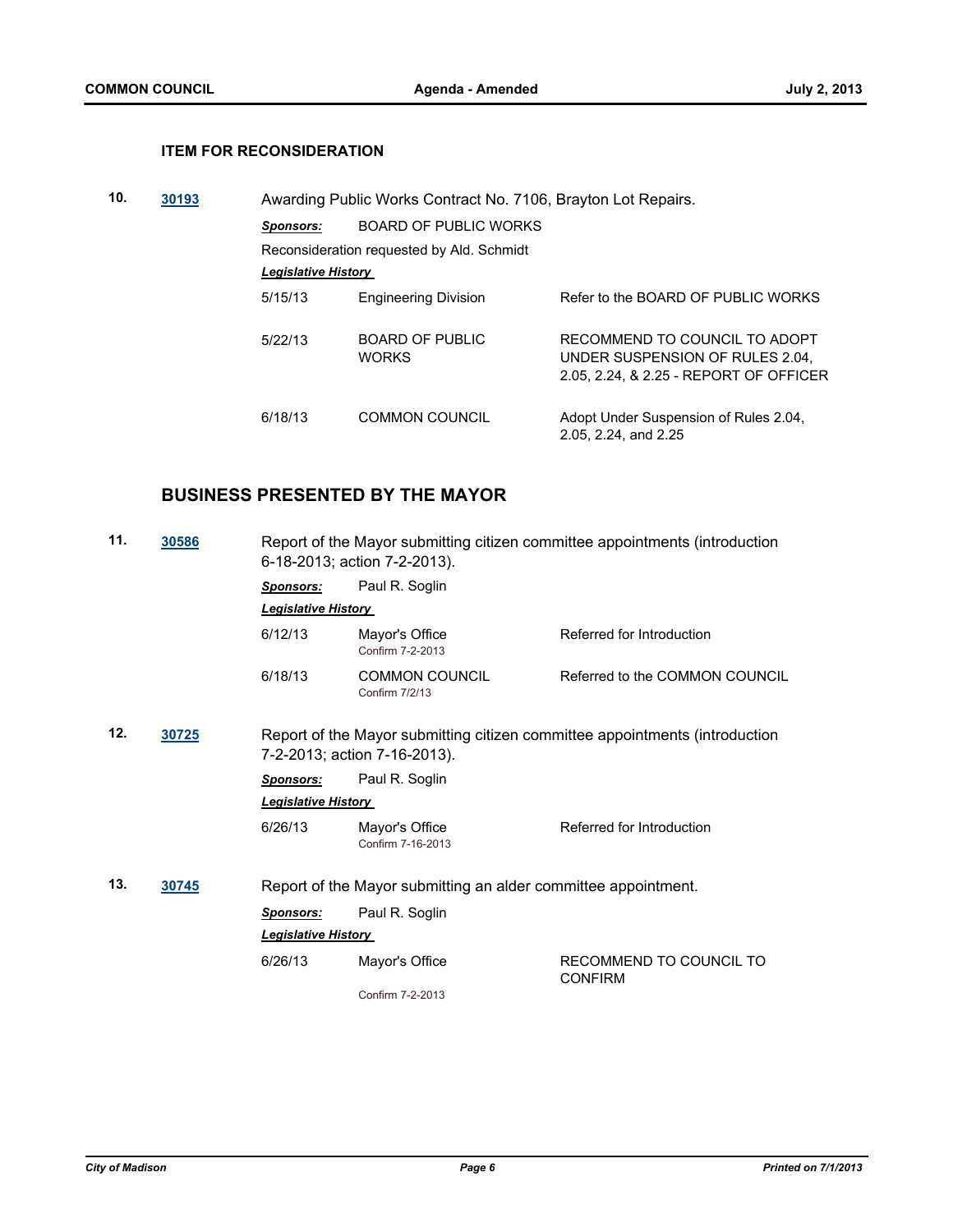**14. [30751](http://madison.legistar.com/gateway.aspx?m=l&id=/matter.aspx?key=33664)** Authorizing the Parks Superintendent to enter into a cooperative grant agreement with the United States Department of the Interior, Fish and Wildlife Service for wetland restoration at Cherokee Marsh Conservation Park. (AD 18). *Sponsors:* Paul R. Soglin, Joseph R. Clausius and Mark Clear

*Legislative History* 

6/26/13 Parks Division RECOMMEND TO COUNCIL TO ADOPT UNDER SUSPENSION OF RULES 2.04, 2.05, 2.24, & 2.25 - MISC. ITEMS Mayor's Business; Adopt Under Suspension of the Rules at the 7/2/13 Meeting.

**REPORTS OF OFFICERS**

#### **REPORT OF ALCOHOL LICENSE REVIEW COMMITTEE**

**15. [30205](http://madison.legistar.com/gateway.aspx?m=l&id=/matter.aspx?key=33089)** Change of Licensed Premise Headie Foods LLC • dba Cheba Hut • Capacity: 75 indoor, 16 outdoor 453 W Gilman St • Agent: Richard J. Wooten Class B Beer • 8% alcohol, 92% food Aldermanic District 4 (Alder Verveer) • Police Sector 403 Request to expand premise to outdoor seating area.

#### *Legislative History*

|              |  | 5/22/13                                                                                                  | ALCOHOL LICENSE<br><b>REVIEW COMMITTEE</b>                                                                                                                                                         | Refer to the ALCOHOL LICENSE REVIEW<br><b>COMMITTEE</b>                                                                                                                       |
|--------------|--|----------------------------------------------------------------------------------------------------------|----------------------------------------------------------------------------------------------------------------------------------------------------------------------------------------------------|-------------------------------------------------------------------------------------------------------------------------------------------------------------------------------|
|              |  | 6/19/13                                                                                                  | ALCOHOL LICENSE<br><b>REVIEW COMMITTEE</b>                                                                                                                                                         | RECOMMEND TO COUNCIL TO GRANT<br>WITH CONDITIONS - REPORT OF<br><b>OFFICER</b>                                                                                                |
|              |  |                                                                                                          | Conditions:<br>days.<br>2. Licensee will abide by all conditional use conditions set by Zoning.                                                                                                    | 1. Licensee shall provide the Madison Police Department with access to their video<br>recordings upon request and that all video records are maintained for a minimum of five |
| 16.<br>30483 |  | <b>Street Use Permit</b><br>Police District: 406<br>Art Fair on the Square<br><b>Legislative History</b> | Temporary Class B Retailer license concurrent with<br>Madison Museum of Contemporary Art<br>Event Location: Capitol Square<br>Event Date: July 13-14, 2013<br>Aldermanic District 4 (Ald. Verveer) |                                                                                                                                                                               |
|              |  | 6/19/13                                                                                                  | ALCOHOL LICENSE<br><b>REVIEW COMMITTEE</b>                                                                                                                                                         | RECOMMEND TO COUNCIL TO GRANT -<br><b>REPORT OF OFFICER</b>                                                                                                                   |
|              |  |                                                                                                          |                                                                                                                                                                                                    |                                                                                                                                                                               |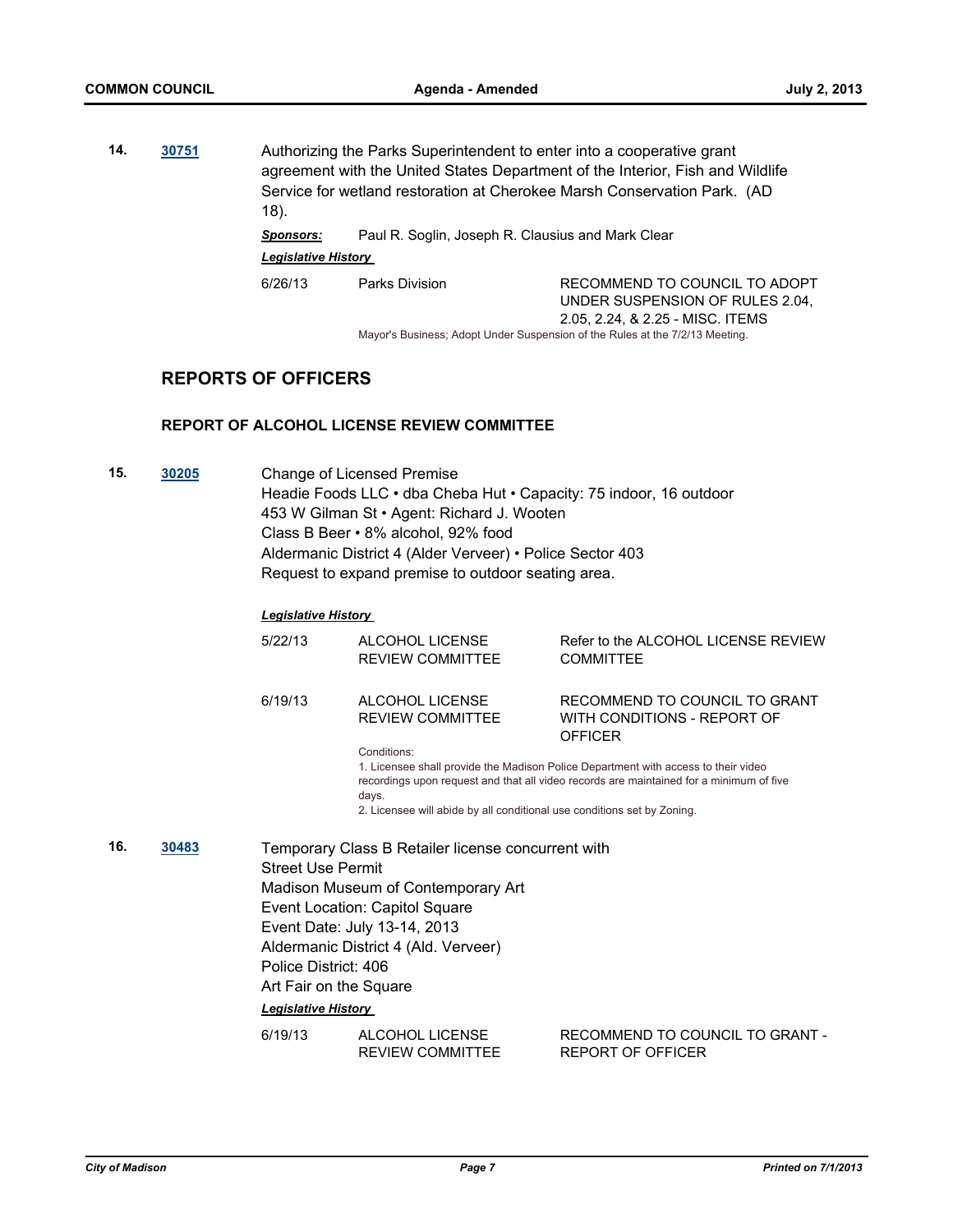| 17.<br>30484<br>Change of Agent<br>New Agent: David Herrera<br>Class B Combination Liquor & Beer |              | La Hacienda Inc • dba Restaurant Hacienda • 515 S Park St<br>Aldermanic District 13 (Alder Ellingson)                                                                                                                                                                                                                                         |                                            |                                                             |  |
|--------------------------------------------------------------------------------------------------|--------------|-----------------------------------------------------------------------------------------------------------------------------------------------------------------------------------------------------------------------------------------------------------------------------------------------------------------------------------------------|--------------------------------------------|-------------------------------------------------------------|--|
|                                                                                                  |              | <b>Legislative History</b>                                                                                                                                                                                                                                                                                                                    |                                            |                                                             |  |
|                                                                                                  |              | 6/19/13                                                                                                                                                                                                                                                                                                                                       | ALCOHOL LICENSE<br>REVIEW COMMITTEE        | RECOMMEND TO COUNCIL TO GRANT -<br><b>REPORT OF OFFICER</b> |  |
| 18.                                                                                              | 30491        | Change of Agent<br>LQ Management LLC · dba La Quinta Inn & Suites<br>5217 East Terrace Dr<br>New Agent: Timothy Cramer<br>Class B Combination Liquor & Beer<br>Aldermanic District 17 (Alder Clausius)                                                                                                                                        |                                            |                                                             |  |
|                                                                                                  |              | <b>Legislative History</b>                                                                                                                                                                                                                                                                                                                    |                                            |                                                             |  |
|                                                                                                  |              | 6/19/13                                                                                                                                                                                                                                                                                                                                       | ALCOHOL LICENSE<br>REVIEW COMMITTEE        | RECOMMEND TO COUNCIL TO GRANT -<br><b>REPORT OF OFFICER</b> |  |
| 19.                                                                                              | 30494        | Change of Agent<br>Granite City Restaurant Operations Inc . dba Granite City<br>454 S Gammon Rd<br>New Agent: Donald Duncan III<br>Class B Combination Liquor & Beer<br>Aldermanic District 9 (Alder Skidmore)                                                                                                                                |                                            |                                                             |  |
|                                                                                                  |              | <b>Legislative History</b>                                                                                                                                                                                                                                                                                                                    |                                            |                                                             |  |
|                                                                                                  |              | 6/19/13                                                                                                                                                                                                                                                                                                                                       | ALCOHOL LICENSE<br>REVIEW COMMITTEE        | RECOMMEND TO COUNCIL TO GRANT -<br>REPORT OF OFFICER        |  |
| 20.                                                                                              | <u>30499</u> | <b>Change of Licensed Premise</b><br>MMJ Inc • dba Player's Sports Bar • Capacity: 99<br>2013 Winnebago St · Agent: Marilyn Guess<br>Class B Combination Liquor & Beer • 80% alcohol, 20% food<br>Aldermanic District 6 (Alder Rummel) • Police Sector 410<br>Request for an outdoor beer garden during Atwood Days and Annual Golf<br>Outing |                                            |                                                             |  |
|                                                                                                  |              | <b>Legislative History</b>                                                                                                                                                                                                                                                                                                                    |                                            |                                                             |  |
|                                                                                                  |              | 6/19/13                                                                                                                                                                                                                                                                                                                                       | ALCOHOL LICENSE<br><b>REVIEW COMMITTEE</b> | RECOMMEND TO COUNCIL TO GRANT -<br><b>REPORT OF OFFICER</b> |  |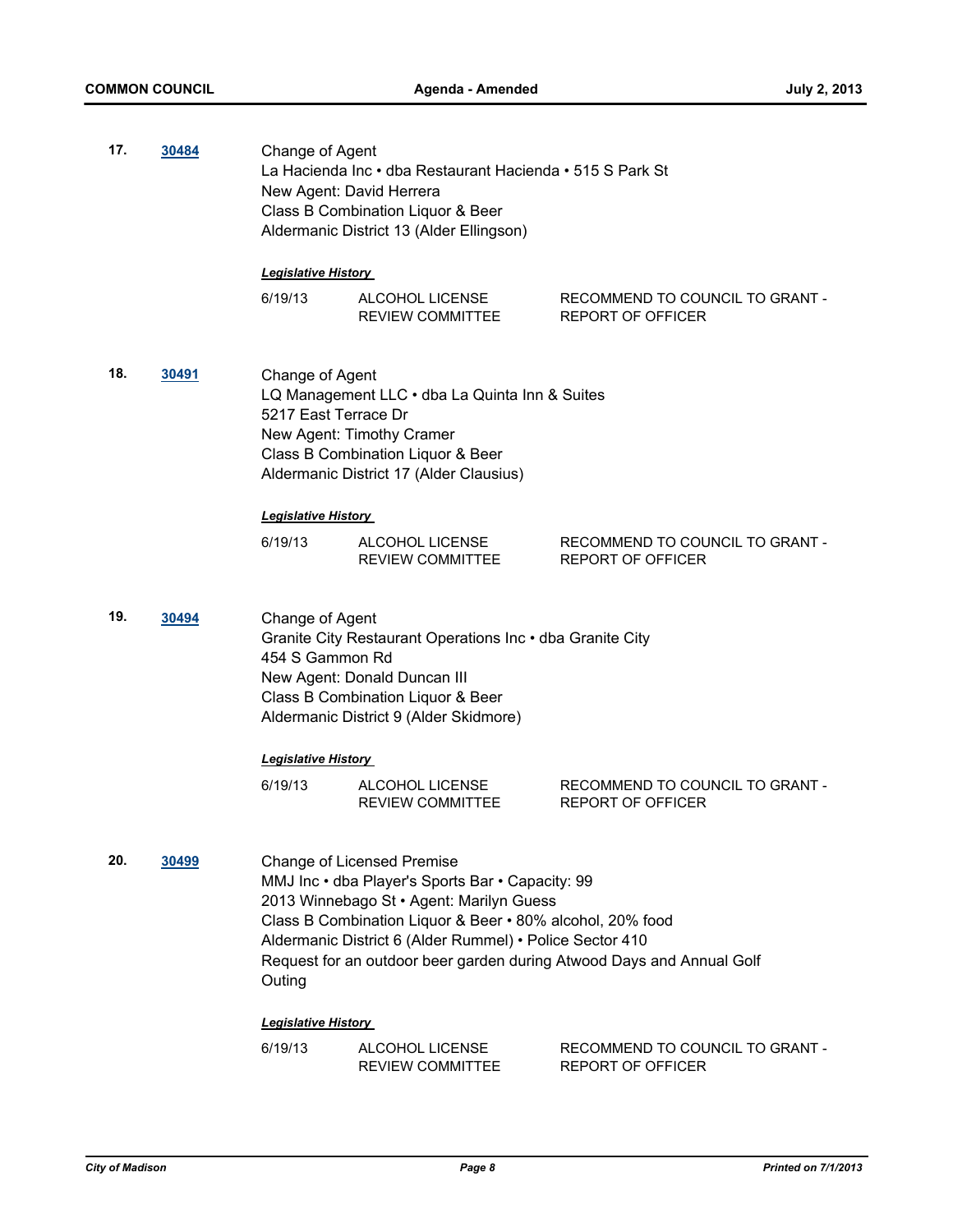**21. [30501](http://madison.legistar.com/gateway.aspx?m=l&id=/matter.aspx?key=33401)** Change of Licensed Premise Goodman Community Center • Capacity: 335 149 Waubesa St • Agent: Rebecca Steinhoff Class B Combination Liquor & Beer • 20% alcohol, 80% food Aldermanic District 6 (Alder Rummel) • Police Sector 602 Request expand premises to include entire property - increase to 835 indoor and 100 outdoor capacity

#### *Legislative History*

6/19/13 ALCOHOL LICENSE REVIEW COMMITTEE RECOMMEND TO COUNCIL TO GRANT WITH CONDITIONS - REPORT OF **OFFICER** Conditions: 1. Allow alcohol in the main building including youth spaces but only for tours of the facility as part of an event. 2. Permit total expanded capacity of 500 3. Events until 11p in new licensed premise area 4. Outdoor events in "Green" until 10p

5. Outdoor event space should have well-defined boundaries, with staff

6. 10 events/year in new licensed area for Goodman CC sponsored events only

7. Notify neighborhood, alder and MPD East District when large events are expected

**22. [30502](http://madison.legistar.com/gateway.aspx?m=l&id=/matter.aspx?key=33402)** Change of Corporate Control Delaney's Charcoal Steaks Inc 449 Grand Canyon Dr Class B Combination Liquor & Beer Aldermanic District 19 (Alder Clear) 3 new officers, 1 officer leaving

#### *Legislative History*

| 6/19/13 | ALCOHOL LICENSE  | RECOMMEND TO COUNCIL TO GRANT - |
|---------|------------------|---------------------------------|
|         | REVIEW COMMITTEE | REPORT OF OFFICER               |

**23. [30503](http://madison.legistar.com/gateway.aspx?m=l&id=/matter.aspx?key=33404)** Change of Corporate Control Outback Steakhouse of Florida LLC • dba Outback Steakhouse 279 Junction Rd & 4520 East Towne Blvd Class B Combination Liquor & Beer Aldermanic District 9 & 17 (Alders Skidmore & Clausius, respectively) 1 new officer, 1 leaving

#### *Legislative History*

| 6/19/13 | ALCOHOL LICENSE  | RECOMMEND TO COUNCIL TO GRANT - |
|---------|------------------|---------------------------------|
|         | REVIEW COMMITTEE | REPORT OF OFFICER               |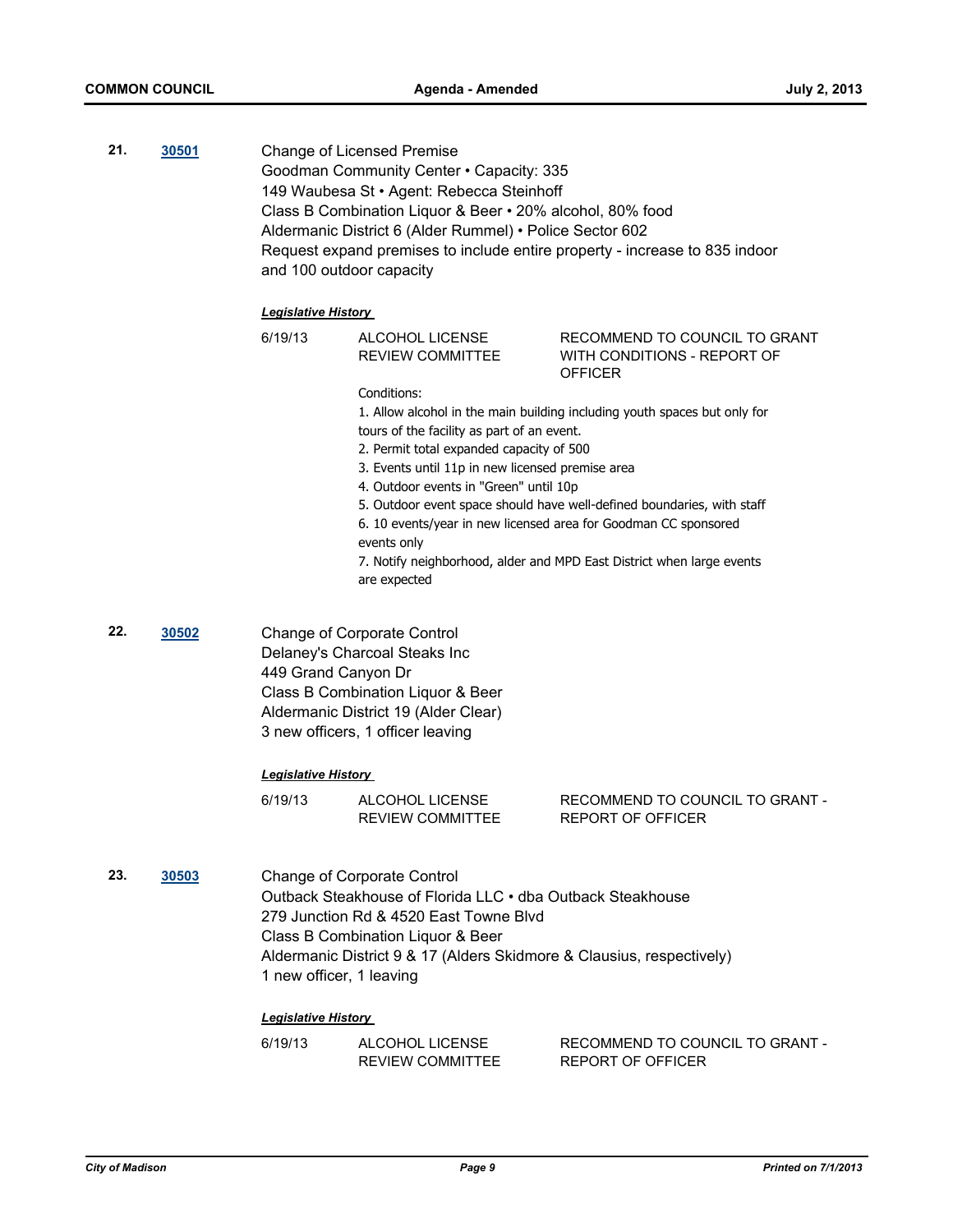| 24. | 30504 | <b>Change of Corporate Control</b><br>OSI/Fleming's LLC · dba Fleming's Prime Steakhouse & Wine Bar<br>750 N Midvale Blvd<br>Class B Combination Liquor & Beer<br>Aldermanic District 11 (Alder Schmidt)<br>1 new officer, 1 leaving<br>Legislative History |                                            |                                                             |
|-----|-------|-------------------------------------------------------------------------------------------------------------------------------------------------------------------------------------------------------------------------------------------------------------|--------------------------------------------|-------------------------------------------------------------|
|     |       | 6/19/13                                                                                                                                                                                                                                                     | ALCOHOL LICENSE<br>REVIEW COMMITTEE        | RECOMMEND TO COUNCIL TO GRANT -<br><b>REPORT OF OFFICER</b> |
| 25. | 30506 | Change of Corporate Control<br>Deja Food LLC · dba L'etoile & Graze Restaurant<br>1 S Pinckney St<br>Class B Combination Liquor & Beer<br>Aldermanic District 4 (Alder Verveer)<br>1 new officer, 1 leaving<br>Legislative History                          |                                            |                                                             |
|     |       | 6/19/13                                                                                                                                                                                                                                                     | ALCOHOL LICENSE<br><b>REVIEW COMMITTEE</b> | RECOMMEND TO COUNCIL TO GRANT -<br><b>REPORT OF OFFICER</b> |
| 26. | 30508 | <b>Change of Business Name</b><br>Bonta inc dba Bonta<br>8452 Old Sauk Rd<br>Class B Combination Liquor & Beer<br>Aldermanic District 9 (Alder Skidmore)<br>New dba: Novanta                                                                                |                                            |                                                             |
|     |       | <b>Legislative History</b>                                                                                                                                                                                                                                  |                                            |                                                             |
|     |       | 6/19/13                                                                                                                                                                                                                                                     | ALCOHOL LICENSE<br><b>REVIEW COMMITTEE</b> | RECOMMEND TO COUNCIL TO GRANT -<br><b>REPORT OF OFFICER</b> |
| 27. | 30514 | Change of Corporate Control & Business Name<br>Zor Shriners AAONMS • dba Zor Shriners AAONMS<br>575 Zor Shrine PI<br>Class B Combination Liquor & Beer<br>Aldermanic District 9 (Alder Skidmore)<br>New dba: Zor Shriners<br>2 new officers, 2 leaving      |                                            |                                                             |
|     |       | <b>Legislative History</b>                                                                                                                                                                                                                                  |                                            |                                                             |
|     |       | 6/19/13                                                                                                                                                                                                                                                     | ALCOHOL LICENSE<br><b>REVIEW COMMITTEE</b> | RECOMMEND TO COUNCIL TO GRANT -<br><b>REPORT OF OFFICER</b> |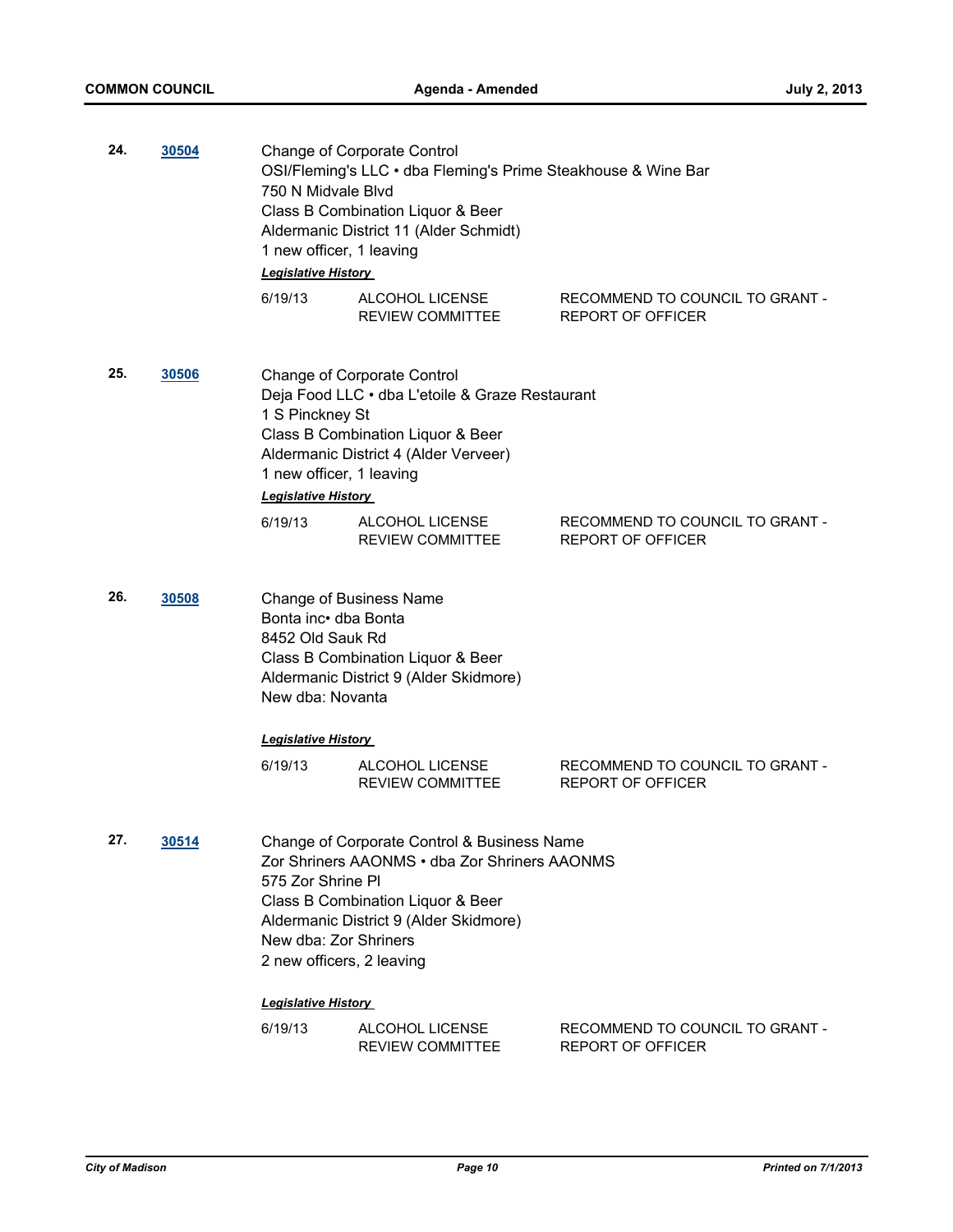| 28. | <u>30515</u> | 711 Jenifer St                                 | <b>Change of Corporate Control</b><br>Madison Elks Lodge 410 Inc · dba Madison Elks Lodge #410<br>Class B Combination Liquor & Beer<br>Aldermanic District 6 (Alder Rummel)<br>1 new officer, 1 leaving<br><b>Legislative History</b>        |                                                                          |
|-----|--------------|------------------------------------------------|----------------------------------------------------------------------------------------------------------------------------------------------------------------------------------------------------------------------------------------------|--------------------------------------------------------------------------|
|     |              | 6/19/13                                        | ALCOHOL LICENSE<br>REVIEW COMMITTEE                                                                                                                                                                                                          | RECOMMEND TO COUNCIL TO GRANT -<br><b>REPORT OF OFFICER</b>              |
| 29. | 30516        | 117 S Butler St                                | <b>Change of Licensed Premise</b><br>Capacity: 104 indoor, 8 outdoor<br>Class B Combination Liquor & Beer • 65% alcohol, 35% food<br>Aldermanic District 6 (Alder Rummel) • Police Sector 406<br>Correction to include 2nd floor dining      | Hoops of Dane County Inc . dba The Bayou, a New Orleans Style Tavern .   |
|     |              | <b>Legislative History</b>                     |                                                                                                                                                                                                                                              |                                                                          |
|     |              | 6/19/13                                        | ALCOHOL LICENSE<br>REVIEW COMMITTEE                                                                                                                                                                                                          | RECOMMEND TO COUNCIL TO GRANT -<br>REPORT OF OFFICER                     |
| 30. | 30518        | 709 Atlas Ave<br><b>Legislative History</b>    | <b>Change of Licensed Premise</b><br>Gaylord Catering Service Inc . dba Gaylord Catering Service<br>Class B Combination Liquor & Beer<br>Aldermanic District 3 (Alder Cnare) • Police Sector 611<br>Inclusion of attached garage to premises |                                                                          |
|     |              | 6/19/13                                        | ALCOHOL LICENSE<br><b>REVIEW COMMITTEE</b>                                                                                                                                                                                                   | RECOMMEND TO COUNCIL TO GRANT -<br>REPORT OF OFFICER                     |
| 31. | 30544        | Rachel P. Rieden                               | <b>Operator License Application</b>                                                                                                                                                                                                          |                                                                          |
|     |              | <b>Legislative History</b>                     |                                                                                                                                                                                                                                              |                                                                          |
|     |              | 6/19/13                                        | ALCOHOL LICENSE<br><b>REVIEW COMMITTEE</b>                                                                                                                                                                                                   | RECOMMEND TO COUNCIL TO GRANT -<br><b>REPORT OF OFFICER</b>              |
| 32. | 30601        |                                                | Amending Section 38.05(9)(o)12. of the Madison General Ordinances to<br>extend the sunset date of the Downtown License Density Plan.                                                                                                         |                                                                          |
|     |              | <b>Sponsors:</b><br><b>Legislative History</b> |                                                                                                                                                                                                                                              | Shiva Bidar-Sielaff, John Strasser, Michael E. Verveer and Chris Schmidt |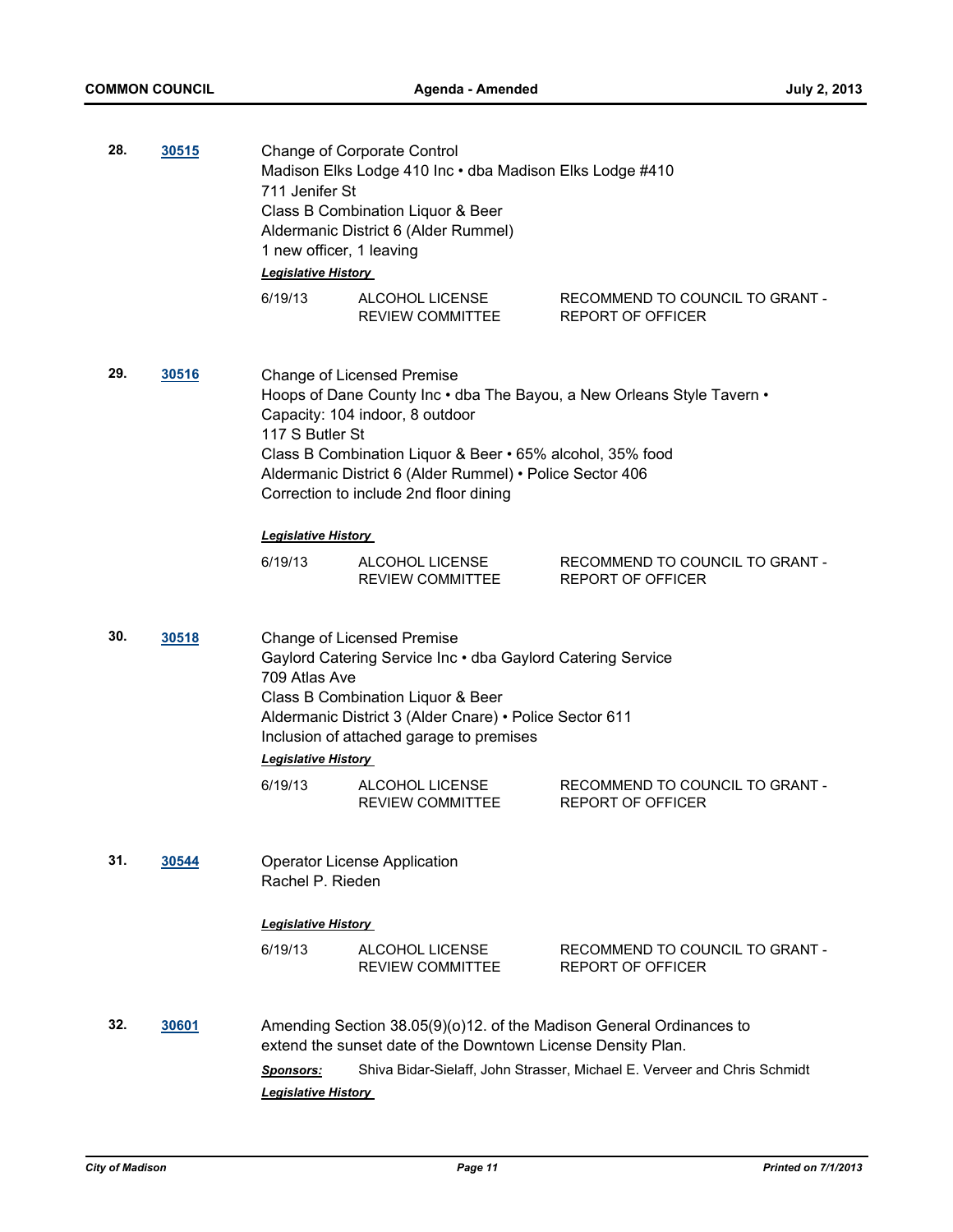| 6/13/13 | Attorney's Office/Approval<br>Group                                   | Referred for Introduction                                  |
|---------|-----------------------------------------------------------------------|------------------------------------------------------------|
|         | Alcohol License Review Committee; July 2, 2013 Common Council Meeting |                                                            |
| 6/18/13 | <b>COMMON COUNCIL</b>                                                 | Referred to the ALCOHOL LICENSE<br><b>REVIEW COMMITTEE</b> |
| 6/19/13 | ALCOHOL LICENSE<br><b>REVIEW COMMITTEE</b>                            | RECOMMEND TO COUNCIL TO ADOPT -<br>REPORT OF OFFICER       |

#### **REPORT OF BOARD OF ESTIMATES**

**33. [30153](http://madison.legistar.com/gateway.aspx?m=l&id=/matter.aspx?key=33033)** SUBSTITUTE-Authorizing the Mayor and City Clerk to execute a contract with Raymond P. Cattell, Inc., and amending the 2013 adopted Parking Utility capital budget to provide additional expenditure authority.

| <b>Sponsors:</b>           | <b>Chris Schmidt</b>                                                                                                                                                                                                                                                                                             |                                                                                            |
|----------------------------|------------------------------------------------------------------------------------------------------------------------------------------------------------------------------------------------------------------------------------------------------------------------------------------------------------------|--------------------------------------------------------------------------------------------|
| <b>Legislative History</b> |                                                                                                                                                                                                                                                                                                                  |                                                                                            |
| 5/14/13                    | Parking Utility<br>Board of Estimates, Transit and Parking Commission                                                                                                                                                                                                                                            | Referred for Introduction                                                                  |
| 5/21/13                    | COMMON COUNCIL<br>Additional Referral: Transit and Parking Commission                                                                                                                                                                                                                                            | Referred to the BOARD OF ESTIMATES                                                         |
| 5/21/13                    | <b>BOARD OF ESTIMATES</b>                                                                                                                                                                                                                                                                                        | Refer to the TRANSIT AND PARKING<br><b>COMMISSION</b>                                      |
| 6/12/13                    | TRANSIT AND PARKING<br><b>COMMISSION</b>                                                                                                                                                                                                                                                                         | Return to Lead with the Following<br>Recommendation(s) to the BOARD OF<br><b>ESTIMATES</b> |
|                            | Return to Lead with the Following Recommendation: To approve the resolution with an<br>amendment, to add the following paragraph before the final paragragh, to say: "BE IT<br>FURTHER RESOLVED that the contract will be executed subject to the inclusion of<br>appropriate stormwater mitigation facilities." |                                                                                            |
| 6/24/13                    | <b>BOARD OF ESTIMATES</b>                                                                                                                                                                                                                                                                                        | RECOMMEND TO COUNCIL TO ADOPT<br>(15 VOTES REQUIRED) - REPORT OF<br><b>OFFICER</b>         |

**34. [30434](http://madison.legistar.com/gateway.aspx?m=l&id=/matter.aspx?key=33327)** Authorizing the Mayor, Police Chief and the City Clerk to sign a contract with the Madison Metropolitan School District (MMSD) to provide Educational Resource Officers for the four MMSD high schools for a three-year term, through the 2015-2016 school year

| Sponsors:                  | Paul R. Soglin                                        |                                                      |
|----------------------------|-------------------------------------------------------|------------------------------------------------------|
| <b>Legislative History</b> |                                                       |                                                      |
| 5/31/13                    | <b>Police Department</b><br><b>Board of Estimates</b> | Referred for Introduction                            |
| 6/18/13                    | COMMON COUNCIL                                        | Referred to the BOARD OF FSTIMATES                   |
| 6/24/13                    | BOARD OF ESTIMATES                                    | RECOMMEND TO COUNCIL TO ADOPT -<br>REPORT OF OFFICER |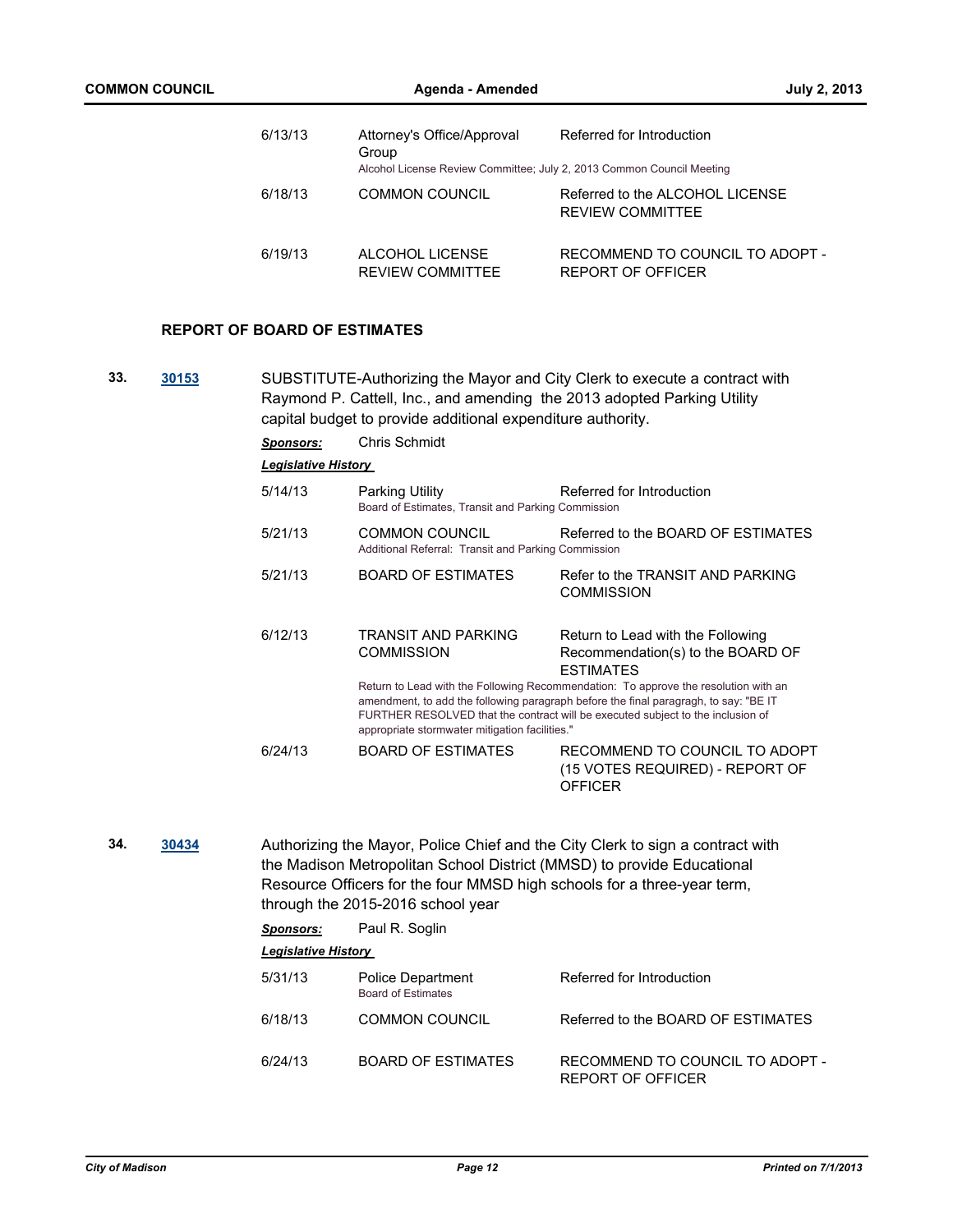| 35. | 30446        | Authorizing the Mayor and the City Clerk to execute Amendment No. 1 to the<br>Professional Services Agreement with Baxter & Woodman, Inc. for the<br>preparation of drawings and specifications, permitting, bidding and<br>construction administration for the Unit Well 26 generator addition and facility<br>upgrade at 910 High Point Rd (9TH AD). |                                                                            |                                                                                                                                                                |  |
|-----|--------------|--------------------------------------------------------------------------------------------------------------------------------------------------------------------------------------------------------------------------------------------------------------------------------------------------------------------------------------------------------|----------------------------------------------------------------------------|----------------------------------------------------------------------------------------------------------------------------------------------------------------|--|
|     |              | <b>Sponsors:</b>                                                                                                                                                                                                                                                                                                                                       | Lauren Cnare                                                               |                                                                                                                                                                |  |
|     |              | <b>Legislative History</b>                                                                                                                                                                                                                                                                                                                             |                                                                            |                                                                                                                                                                |  |
|     |              | 6/5/13                                                                                                                                                                                                                                                                                                                                                 | <b>Water Utility</b><br>(7/2)                                              | Referred for Introduction<br>Board of Estimates (6/24), Water Utility Board (6/25), Common Council Final Adoption                                              |  |
|     |              | 6/18/13                                                                                                                                                                                                                                                                                                                                                | <b>COMMON COUNCIL</b><br>Additional referral Water Utility Board           | Referred to the BOARD OF ESTIMATES                                                                                                                             |  |
|     |              | 6/18/13                                                                                                                                                                                                                                                                                                                                                | <b>BOARD OF ESTIMATES</b>                                                  | Refer to the WATER UTILITY BOARD                                                                                                                               |  |
|     |              | 6/24/13                                                                                                                                                                                                                                                                                                                                                | <b>BOARD OF ESTIMATES</b>                                                  | RECOMMEND TO COUNCIL TO ADOPT -<br><b>REPORT OF OFFICER</b>                                                                                                    |  |
|     |              | 6/25/13                                                                                                                                                                                                                                                                                                                                                | <b>WATER UTILITY BOARD</b>                                                 | Return to Lead with the Recommendation<br>for Approval to the BOARD OF<br><b>ESTIMATES</b>                                                                     |  |
| 36. | <u>30553</u> | Approving a contract with Ergometrics & Applied Personnel Research, Inc for<br>consultant services for the firefigher applicant process.                                                                                                                                                                                                               |                                                                            |                                                                                                                                                                |  |
|     |              | <b>Sponsors:</b>                                                                                                                                                                                                                                                                                                                                       | Paul E. Skidmore                                                           |                                                                                                                                                                |  |
|     |              | <b>Legislative History</b>                                                                                                                                                                                                                                                                                                                             |                                                                            |                                                                                                                                                                |  |
|     |              | 6/10/13                                                                                                                                                                                                                                                                                                                                                | Fire Department<br><b>Board of Estimates</b>                               | Referred for Introduction                                                                                                                                      |  |
|     |              | 6/18/13                                                                                                                                                                                                                                                                                                                                                | <b>COMMON COUNCIL</b>                                                      | Referred to the BOARD OF ESTIMATES                                                                                                                             |  |
|     |              | 6/24/13                                                                                                                                                                                                                                                                                                                                                | <b>BOARD OF ESTIMATES</b>                                                  | RECOMMEND TO COUNCIL TO ADOPT -<br><b>REPORT OF OFFICER</b>                                                                                                    |  |
| 37. | 30563        |                                                                                                                                                                                                                                                                                                                                                        | out of the City's partial condemnation of 8108 Mineral Point Rd.           | Authorizing the City Attorney to settle Hawk Ridge Properties, L.L.C. v. City of<br>Madison (Case 13 CV 117), the pending just compensation litigation arising |  |
|     |              | <b>Sponsors:</b>                                                                                                                                                                                                                                                                                                                                       | Paul E. Skidmore and Paul R. Soglin                                        |                                                                                                                                                                |  |
|     |              | <b>Legislative History</b>                                                                                                                                                                                                                                                                                                                             |                                                                            |                                                                                                                                                                |  |
|     |              | 6/11/13                                                                                                                                                                                                                                                                                                                                                | Attorney's Office<br>Board of Estimates (6/24/13), Common Council (7/3/13) | Referred for Introduction                                                                                                                                      |  |
|     |              | 6/18/13                                                                                                                                                                                                                                                                                                                                                | <b>COMMON COUNCIL</b>                                                      | Referred to the BOARD OF ESTIMATES                                                                                                                             |  |
|     |              | 6/24/13                                                                                                                                                                                                                                                                                                                                                | <b>BOARD OF ESTIMATES</b>                                                  | RECOMMEND TO COUNCIL TO ADOPT -<br>REPORT OF OFFICER                                                                                                           |  |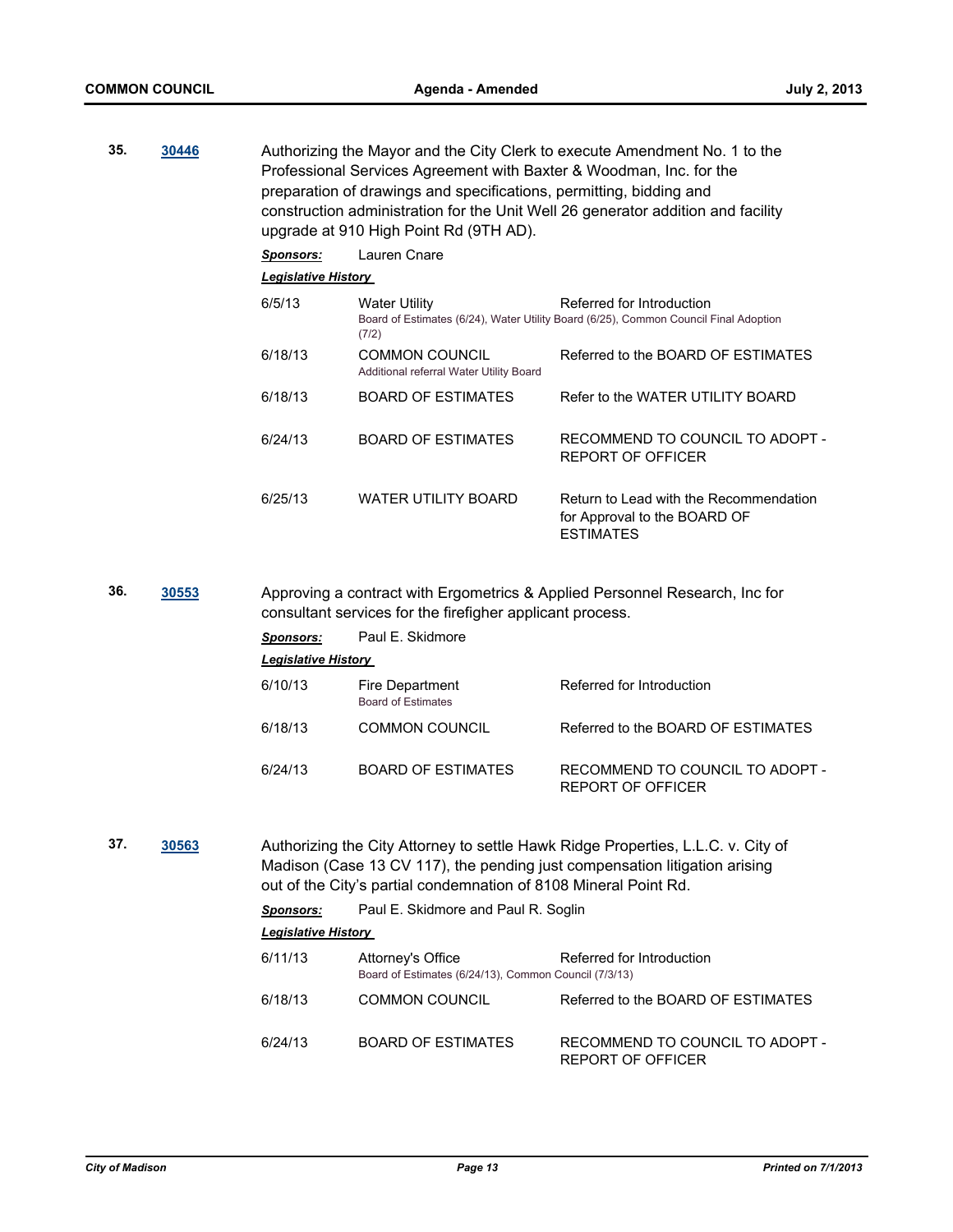| 38. | 30585 | Supporting the grant application by the Friends of the Arboretum to the Dane<br>County Environmental Council for a Capital Equipment Grant for land<br>management improvements at the Pasque Flower Hill property. |                                             |                                                      |
|-----|-------|--------------------------------------------------------------------------------------------------------------------------------------------------------------------------------------------------------------------|---------------------------------------------|------------------------------------------------------|
|     |       | <b>Sponsors:</b>                                                                                                                                                                                                   | Mark Clear and Joseph R. Clausius           |                                                      |
|     |       | <b>Legislative History</b>                                                                                                                                                                                         |                                             |                                                      |
|     |       | 6/12/13                                                                                                                                                                                                            | Parks Division<br><b>Board of Estimates</b> | Referred for Introduction                            |
|     |       | 6/18/13                                                                                                                                                                                                            | <b>COMMON COUNCIL</b>                       | Referred to the BOARD OF FSTIMATES                   |
|     |       | 6/24/13                                                                                                                                                                                                            | BOARD OF ESTIMATES                          | RECOMMEND TO COUNCIL TO ADOPT -<br>REPORT OF OFFICER |

**39. [30587](http://madison.legistar.com/gateway.aspx?m=l&id=/matter.aspx?key=33492)** Amending Resolution, Enactment No. RES-13-00180, File ID 29188 adopted on 3/19/13 to modify the Emerson East-Eken Park Neighborhood planning study area boundary, alter the steering committee composition, and extend the planning timeframe.

| <b>Sponsors:</b> | Ledell Zellers and Larry Palm |
|------------------|-------------------------------|
|                  |                               |

#### *Legislative History*

| 6/12/13 | Department of Planning<br>and Community and<br>Economic Development<br><b>Board of Estimates</b> | Referred for Introduction                            |
|---------|--------------------------------------------------------------------------------------------------|------------------------------------------------------|
| 6/18/13 | <b>COMMON COUNCIL</b>                                                                            | Referred to the BOARD OF ESTIMATES                   |
| 6/24/13 | <b>BOARD OF ESTIMATES</b>                                                                        | RECOMMEND TO COUNCIL TO ADOPT -<br>REPORT OF OFFICER |

**40. [30606](http://madison.legistar.com/gateway.aspx?m=l&id=/matter.aspx?key=33513)** SUBSTITUTE-Authorizing the Mayor and City Clerk to enter into a contract with Motorola Solutions, Inc. to upgrade Emergency Radio Communications Infrastructure.

*Sponsors:* Paul E. Skidmore

*Legislative History* 

| 6/13/13 | <b>Traffic Engineering Division</b><br>Board of Estimates | Referred for Introduction                            |
|---------|-----------------------------------------------------------|------------------------------------------------------|
| 6/18/13 | <b>COMMON COUNCIL</b>                                     | Referred to the BOARD OF ESTIMATES                   |
| 6/24/13 | <b>BOARD OF ESTIMATES</b>                                 | RECOMMEND TO COUNCIL TO ADOPT -<br>REPORT OF OFFICER |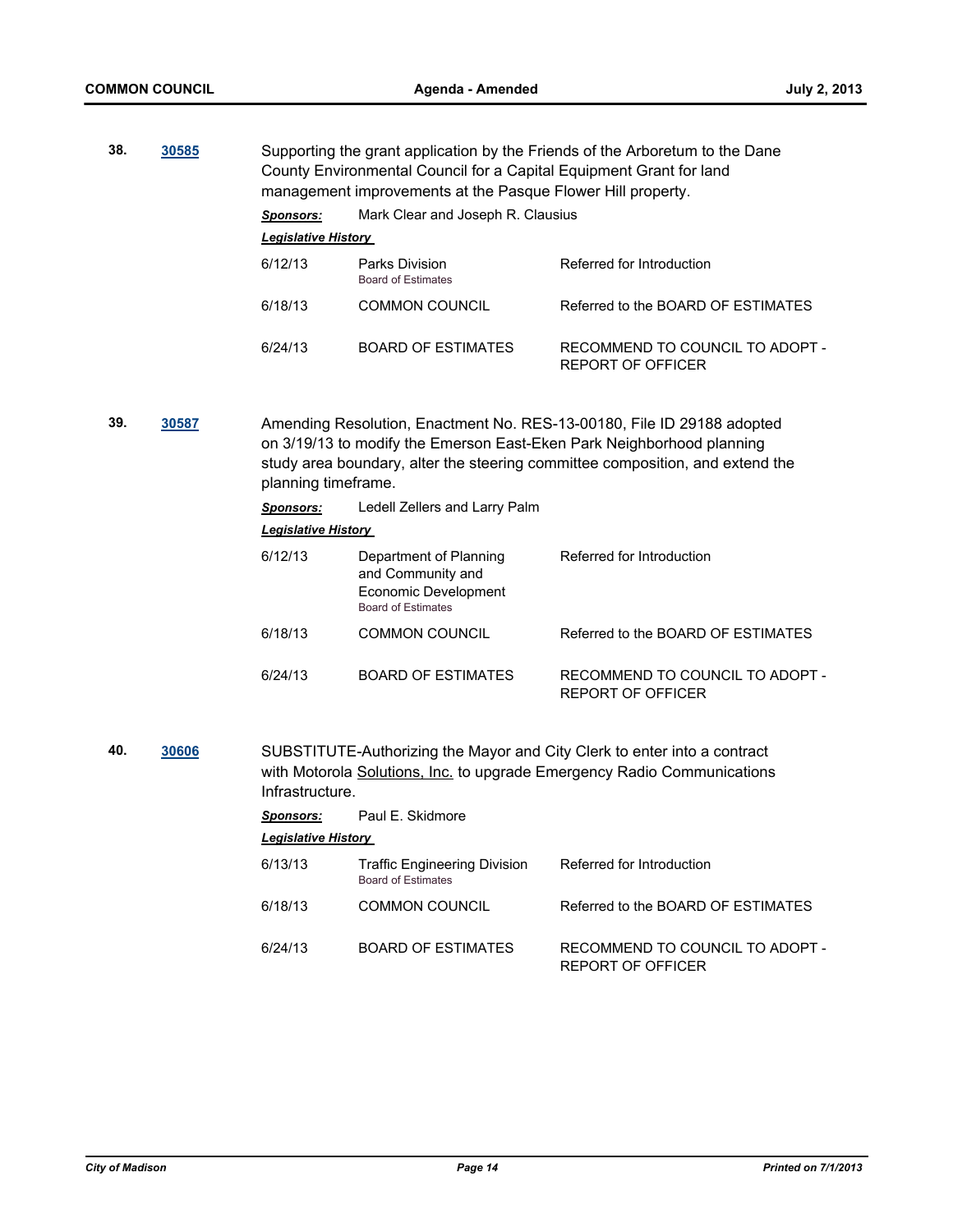## **REPORT OF BOARD OF PUBLIC WORKS**

**41. [29653](http://madison.legistar.com/gateway.aspx?m=l&id=/matter.aspx?key=32507)** Establishing a recycling program for mattresses and box springs and authorizing the Mayor and City Clerk to enter into a contract with Ohio Mattress Recycling to transport and recycle the mattresses and box springs collected by the Streets Division.

| <b>Sponsors:</b>           | Paul R. Soglin, Paul E. Skidmore and Steve King                                                                                   |                                                                                               |  |  |
|----------------------------|-----------------------------------------------------------------------------------------------------------------------------------|-----------------------------------------------------------------------------------------------|--|--|
| <b>Legislative History</b> |                                                                                                                                   |                                                                                               |  |  |
| 5/9/13                     | Referred for Introduction<br><b>Streets Division</b><br>Board of Public Works, Solid Waste Advisory Committee, Board of Estiamtes |                                                                                               |  |  |
| 5/21/13                    | <b>COMMON COUNCIL</b>                                                                                                             | Referred to the BOARD OF PUBLIC<br><b>WORKS</b>                                               |  |  |
|                            | Additional Referrals: Solid Waste Advisory Committee, Board of Estimates                                                          |                                                                                               |  |  |
| 5/21/13                    | BOARD OF PUBLIC<br><b>WORKS</b>                                                                                                   | Refer to the SOLID WASTE ADVISORY<br><b>COMMITTEE</b>                                         |  |  |
| 5/21/13                    | <b>BOARD OF PUBLIC</b><br><b>WORKS</b>                                                                                            | Refer to the BOARD OF ESTIMATES                                                               |  |  |
| 6/6/13                     | <b>SOLID WASTE</b><br><b>ADVISORY COMMITTEE</b>                                                                                   | Return to Lead with the Recommendation<br>for Approval to the Public Works                    |  |  |
| 6/10/13                    | <b>BOARD OF ESTIMATES</b>                                                                                                         | Return to Lead with the Following<br>Recommendation(s) to the BOARD OF<br><b>PUBLIC WORKS</b> |  |  |
| 6/19/13                    | <b>BOARD OF PUBLIC</b><br><b>WORKS</b>                                                                                            | RECOMMEND TO COUNCIL TO ADOPT -<br><b>REPORT OF OFFICER</b>                                   |  |  |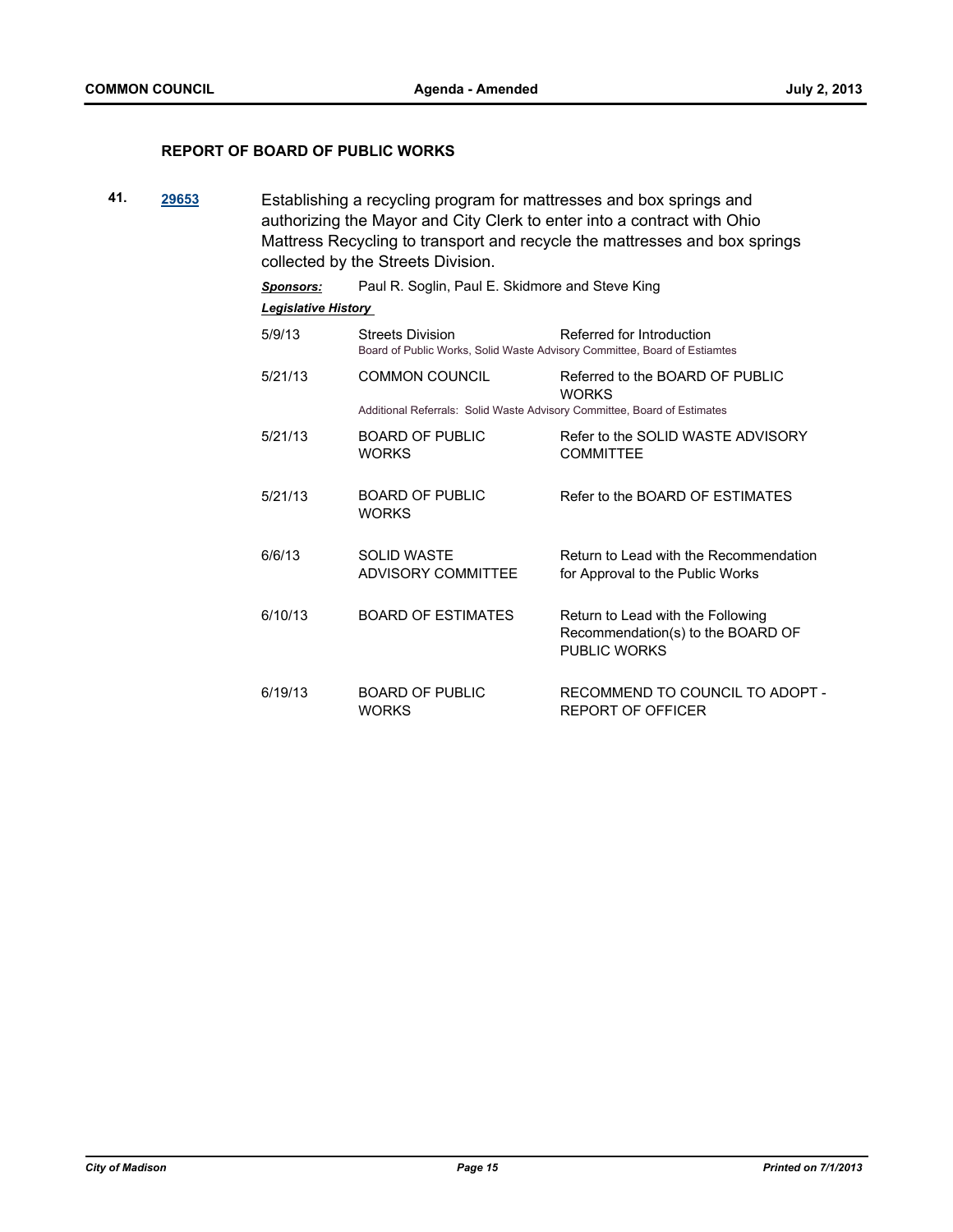**42. [30381](http://madison.legistar.com/gateway.aspx?m=l&id=/matter.aspx?key=33267)** Authorizing the execution of an easement to the County of Dane for public bicycle path purposes across a portion of Dunn's Marsh open space, located at 4899 Crescent Road.

|     |       | <b>Sponsors:</b>           | Maurice S. Cheeks                                                                                                                           |                                                                                               |
|-----|-------|----------------------------|---------------------------------------------------------------------------------------------------------------------------------------------|-----------------------------------------------------------------------------------------------|
|     |       | <b>Legislative History</b> |                                                                                                                                             |                                                                                               |
|     |       | 5/28/13                    | Economic Development<br><b>Division</b><br>Board of Public Works, Plan Commission                                                           | Referred for Introduction                                                                     |
|     |       | 6/4/13                     | <b>COMMON COUNCIL</b><br>Additional referral to Plan Commission                                                                             | Refer to the BOARD OF PUBLIC WORKS                                                            |
|     |       | 6/4/13                     | <b>BOARD OF PUBLIC</b><br><b>WORKS</b>                                                                                                      | Referred to the PLAN COMMISSION                                                               |
|     |       | 6/17/13                    | <b>PLAN COMMISSION</b>                                                                                                                      | Return to Lead with the Recommendation<br>for Approval to the BOARD OF PUBLIC<br><b>WORKS</b> |
|     |       | 6/19/13                    | <b>BOARD OF PUBLIC</b><br><b>WORKS</b>                                                                                                      | RECOMMEND TO COUNCIL TO ADOPT -<br><b>REPORT OF OFFICER</b>                                   |
| 43. | 30384 |                            | Declaring the City of Madison's intention to exercise its police powers<br>establishing the E. Johnson Street Underground Utility District. |                                                                                               |
|     |       | <b>Sponsors:</b>           | <b>Ledell Zellers</b>                                                                                                                       |                                                                                               |
|     |       | <b>Legislative History</b> |                                                                                                                                             |                                                                                               |
|     |       | 5/28/13                    | <b>Engineering Division</b><br>Board of Public Works (6/19)                                                                                 | Referred for Introduction                                                                     |
|     |       | 6/4/13                     | <b>COMMON COUNCIL</b>                                                                                                                       | Refer to the BOARD OF PUBLIC WORKS                                                            |
|     |       | 6/19/13                    | <b>BOARD OF PUBLIC</b><br><b>WORKS</b>                                                                                                      | RECOMMEND TO COUNCIL TO ADOPT -<br><b>REPORT OF OFFICER</b>                                   |
|     |       |                            |                                                                                                                                             |                                                                                               |

**44. [30479](http://madison.legistar.com/gateway.aspx?m=l&id=/matter.aspx?key=33376)** Declaring the City of Madison's intention to exercise its police powers establishing the W. Oakbrook Circle Assessment District -2013. *Sponsors:* BOARD OF PUBLIC WORKS *Legislative History*  6/6/13 Engineering Division Refer to the BOARD OF PUBLIC WORKS 6/19/13 BOARD OF PUBLIC WORKS RECOMMEND TO COUNCIL TO ADOPT UNDER SUSPENSION OF RULES 2.04,

2.05, 2.24, & 2.25 - REPORT OF OFFICER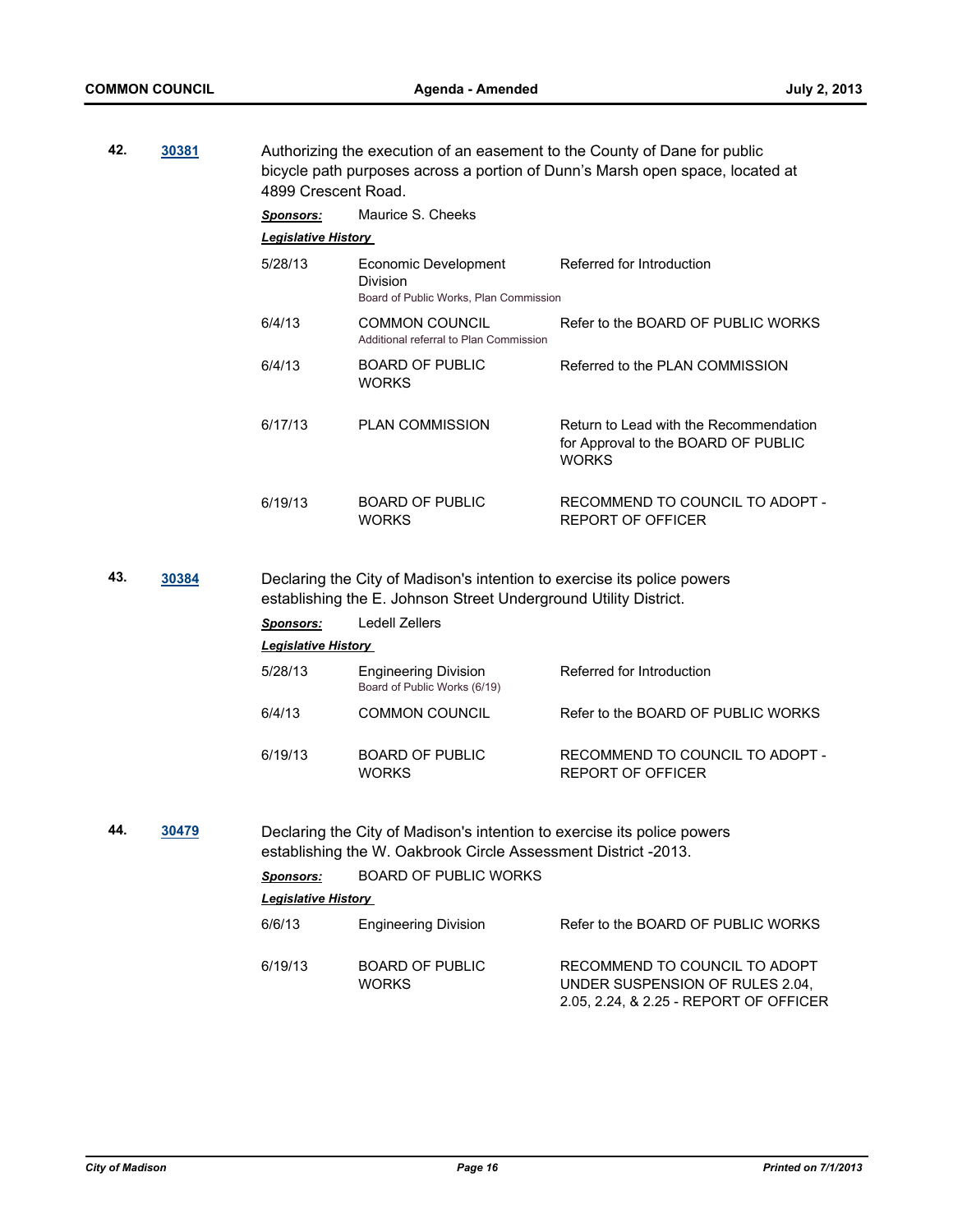| 45. | 30554 | <b>Sponsors:</b><br><b>Legislative History</b>                                                                                                                               | Approving plans and specifications and authorizing the Board of Public Works<br>to advertise and receive bids for Basketball Court Reconstruction - 2013,<br>Contract No. 7137. (6th & 16th ADs)<br><b>BOARD OF PUBLIC WORKS</b> |                                                                                                            |
|-----|-------|------------------------------------------------------------------------------------------------------------------------------------------------------------------------------|----------------------------------------------------------------------------------------------------------------------------------------------------------------------------------------------------------------------------------|------------------------------------------------------------------------------------------------------------|
|     |       | 6/13/13                                                                                                                                                                      | <b>Engineering Division</b>                                                                                                                                                                                                      | Refer to the BOARD OF PUBLIC WORKS                                                                         |
|     |       | 6/19/13                                                                                                                                                                      | <b>BOARD OF PUBLIC</b><br><b>WORKS</b>                                                                                                                                                                                           | RECOMMEND TO COUNCIL TO ADOPT<br>UNDER SUSPENSION OF RULES 2.04,<br>2.05, 2.24, & 2.25 - REPORT OF OFFICER |
| 46. | 30556 | Approving plans and specifications and authorizing the Board of Public Works<br>to advertise and receive bids for CIPP Rehab of Sanitary and Storm Sewers<br>2013 - Phase 1. |                                                                                                                                                                                                                                  |                                                                                                            |
|     |       | <b>Sponsors:</b>                                                                                                                                                             | <b>BOARD OF PUBLIC WORKS</b>                                                                                                                                                                                                     |                                                                                                            |
|     |       | <b>Legislative History</b>                                                                                                                                                   |                                                                                                                                                                                                                                  |                                                                                                            |
|     |       | 6/11/13                                                                                                                                                                      | <b>Engineering Division</b>                                                                                                                                                                                                      | Refer to the BOARD OF PUBLIC WORKS                                                                         |
|     |       | 6/19/13                                                                                                                                                                      | <b>BOARD OF PUBLIC</b><br><b>WORKS</b>                                                                                                                                                                                           | RECOMMEND TO COUNCIL TO ADOPT<br>UNDER SUSPENSION OF RULES 2.04,<br>2.05, 2.24, & 2.25 - REPORT OF OFFICER |
| 47. | 30557 |                                                                                                                                                                              |                                                                                                                                                                                                                                  |                                                                                                            |
|     |       |                                                                                                                                                                              | Authorizing the Mayor and City Clerk to execute agreements with the State of<br>Wisconsin Department of Transportation for cost sharing for the reconstruction<br>of the Mineral Point Road and Midvale Boulevard Intersection.  |                                                                                                            |
|     |       | <b>Sponsors:</b>                                                                                                                                                             | Chris Schmidt and Paul E. Skidmore                                                                                                                                                                                               |                                                                                                            |
|     |       | <b>Legislative History</b>                                                                                                                                                   |                                                                                                                                                                                                                                  |                                                                                                            |
|     |       | 6/11/13                                                                                                                                                                      | <b>Engineering Division</b>                                                                                                                                                                                                      | Refer to the BOARD OF PUBLIC WORKS                                                                         |
|     |       | 6/19/13                                                                                                                                                                      | <b>BOARD OF PUBLIC</b><br><b>WORKS</b>                                                                                                                                                                                           | RECOMMEND TO COUNCIL TO ADOPT<br>UNDER SUSPENSION OF RULES 2.04.<br>2.05, 2.24, & 2.25 - REPORT OF OFFICER |
| 48. | 30572 | Approving plans and specifications and authorizing the Board of Public Works<br>to advertise and receive bids for Bowman Field Lighting Distribution System,                 |                                                                                                                                                                                                                                  |                                                                                                            |

Contract No. 7135.

| <b>Sponsors:</b>           | <b>BOARD OF PUBLIC WORKS</b>           |                                                                                                            |  |  |
|----------------------------|----------------------------------------|------------------------------------------------------------------------------------------------------------|--|--|
| <b>Legislative History</b> |                                        |                                                                                                            |  |  |
| 6/11/13                    | <b>Engineering Division</b>            | Refer to the BOARD OF PUBLIC WORKS                                                                         |  |  |
| 6/19/13                    | <b>BOARD OF PUBLIC</b><br><b>WORKS</b> | RECOMMEND TO COUNCIL TO ADOPT<br>UNDER SUSPENSION OF RULES 2.04.<br>2.05, 2.24, & 2.25 - REPORT OF OFFICER |  |  |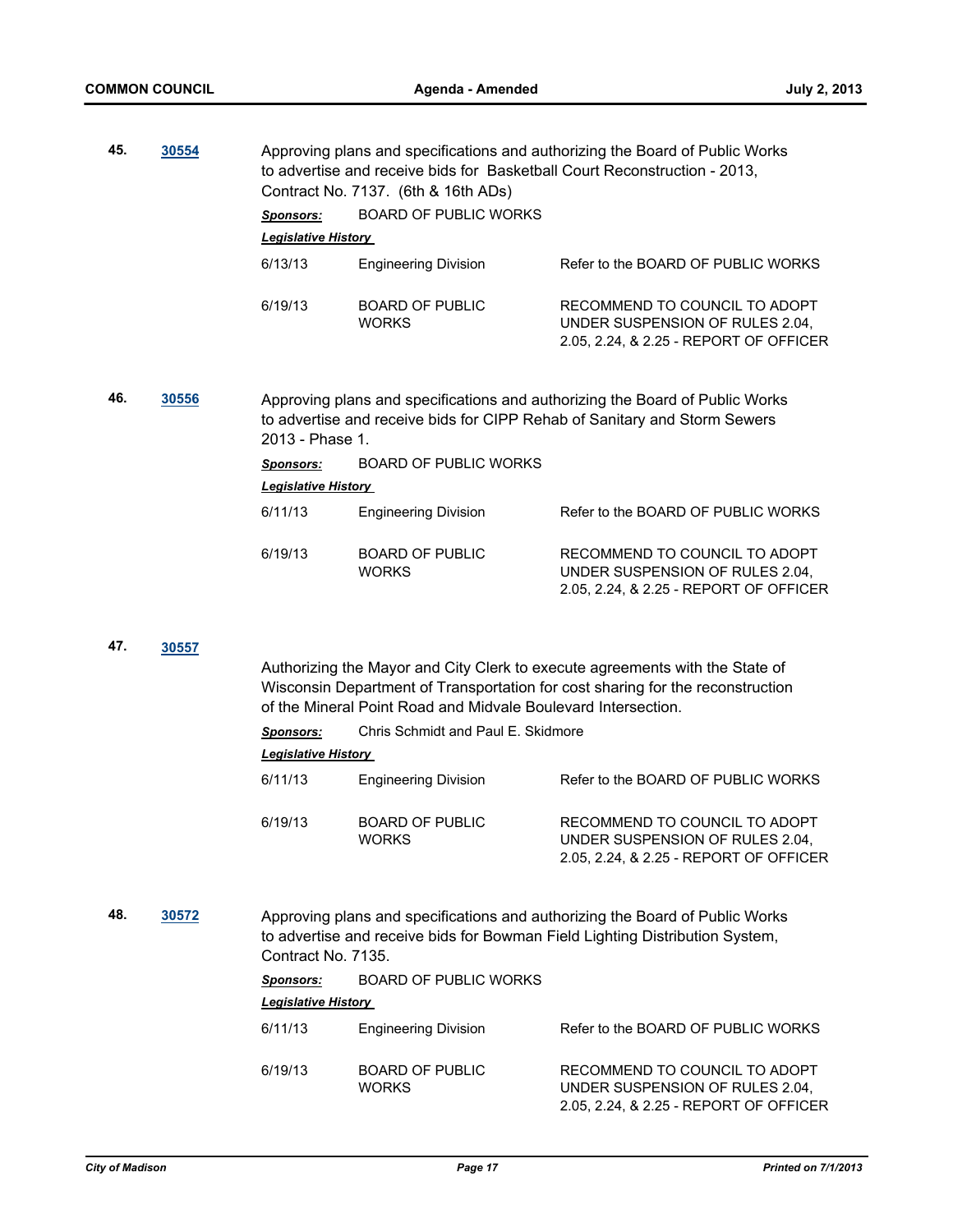| 49. | 30573 |                            | Approving plans and specifications and authorizing the Board of Public Works<br>to advertise and receive bids for Park Paving 2013, Contract No. 7100. |                                                                                                                                                                 |
|-----|-------|----------------------------|--------------------------------------------------------------------------------------------------------------------------------------------------------|-----------------------------------------------------------------------------------------------------------------------------------------------------------------|
|     |       | Sponsors:                  | <b>BOARD OF PUBLIC WORKS</b>                                                                                                                           |                                                                                                                                                                 |
|     |       | <b>Legislative History</b> |                                                                                                                                                        |                                                                                                                                                                 |
|     |       | 6/12/13                    | <b>Engineering Division</b>                                                                                                                            | Refer to the BOARD OF PUBLIC WORKS                                                                                                                              |
|     |       | 6/19/13                    | <b>BOARD OF PUBLIC</b><br><b>WORKS</b>                                                                                                                 | RECOMMEND TO COUNCIL TO ADOPT<br>UNDER SUSPENSION OF RULES 2.04,<br>2.05, 2.24, & 2.25 - REPORT OF OFFICER                                                      |
| 50. | 30574 | No. 7136.                  |                                                                                                                                                        | Approving plans and specifications and authorizing the Board of Public Works<br>to advertise and receive bids for Blackhawk Park Shelter Installation, Contract |
|     |       | <u>Sponsors:</u>           | <b>BOARD OF PUBLIC WORKS</b>                                                                                                                           |                                                                                                                                                                 |
|     |       | <b>Legislative History</b> |                                                                                                                                                        |                                                                                                                                                                 |
|     |       | 6/12/13                    | <b>Engineering Division</b>                                                                                                                            | Refer to the BOARD OF PUBLIC WORKS                                                                                                                              |
|     |       | 6/19/13                    | <b>BOARD OF PUBLIC</b><br><b>WORKS</b>                                                                                                                 | RECOMMEND TO COUNCIL TO ADOPT<br>UNDER SUSPENSION OF RULES 2.04,<br>2.05, 2.24, & 2.25 - REPORT OF OFFICER                                                      |
| 51. | 30593 |                            | to advertise and receive bids for Post Road & Watford Way Pond<br>Remediation, Contract No. 7131.                                                      | Approving plans and specifications and authorizing the Board of Public Works                                                                                    |
|     |       | <b>Sponsors:</b>           | <b>BOARD OF PUBLIC WORKS</b>                                                                                                                           |                                                                                                                                                                 |
|     |       | <b>Legislative History</b> |                                                                                                                                                        |                                                                                                                                                                 |
|     |       | 6/12/13                    | <b>Engineering Division</b>                                                                                                                            | Refer to the BOARD OF PUBLIC WORKS                                                                                                                              |
|     |       | 6/19/13                    | <b>BOARD OF PUBLIC</b><br><b>WORKS</b>                                                                                                                 | RECOMMEND TO COUNCIL TO ADOPT<br>UNDER SUSPENSION OF RULES 2.04,<br>2.05, 2.24, & 2.25 - REPORT OF OFFICER                                                      |
| 52. | 30611 |                            | Storm Box Replacement - 2013.                                                                                                                          | Awarding Public Works Contract No. 6465, North Shore Drive & Bedford Street                                                                                     |
|     |       | <u>Sponsors:</u>           | <b>BOARD OF PUBLIC WORKS</b>                                                                                                                           |                                                                                                                                                                 |
|     |       | <b>Legislative History</b> |                                                                                                                                                        |                                                                                                                                                                 |
|     |       | 6/13/13                    | <b>Engineering Division</b>                                                                                                                            | Refer to the BOARD OF PUBLIC WORKS                                                                                                                              |
|     |       | 6/19/13                    | <b>BOARD OF PUBLIC</b><br><b>WORKS</b>                                                                                                                 | RECOMMEND TO COUNCIL TO ADOPT<br>UNDER SUSPENSION OF RULES 2.04,<br>2.05, 2.24, & 2.25 - REPORT OF OFFICER                                                      |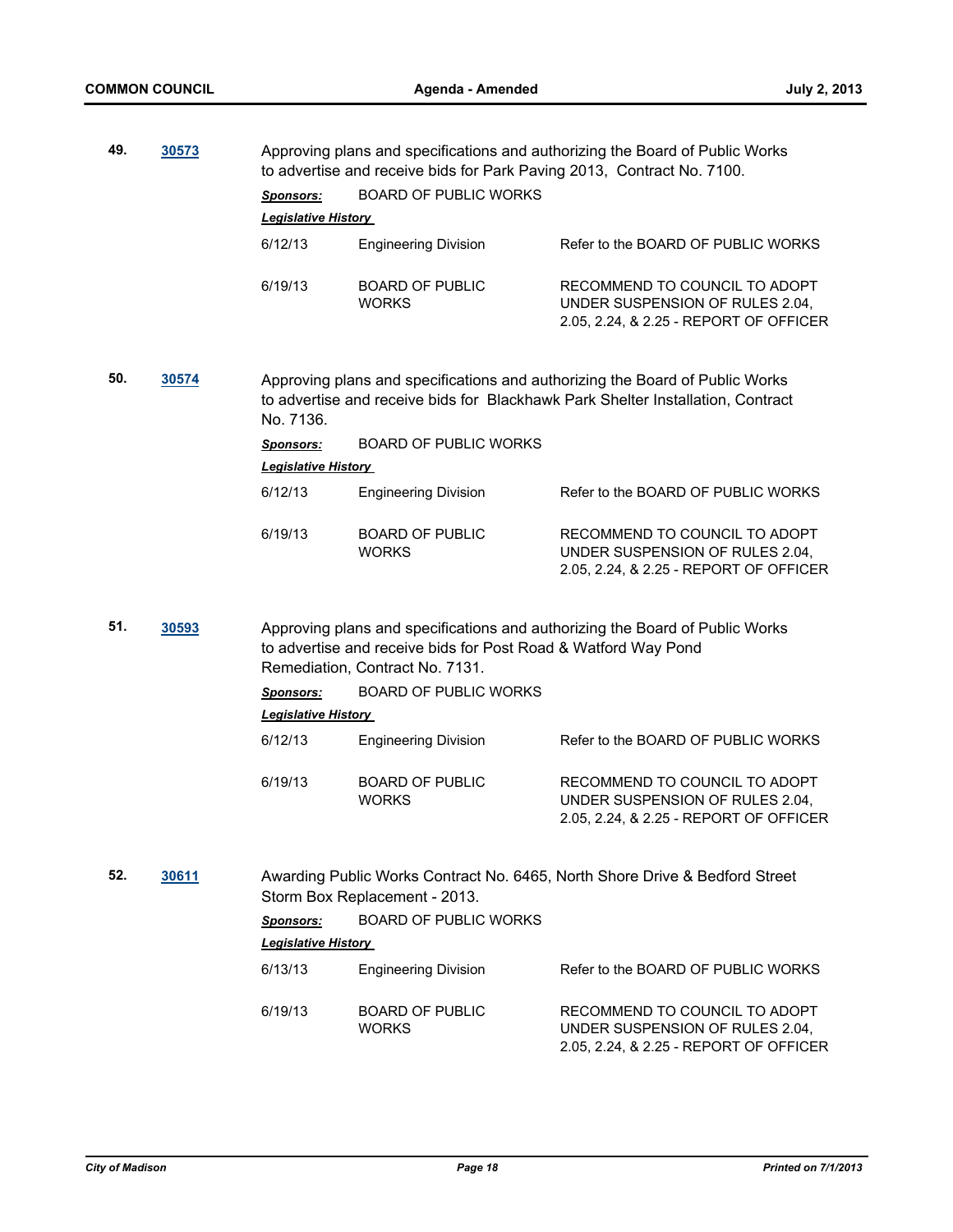| 53. | 30612 | Drive Intersection.        |                                          | Awarding Public Works Contract No. 6986, John Nolen Drive/North Shore                                      |
|-----|-------|----------------------------|------------------------------------------|------------------------------------------------------------------------------------------------------------|
|     |       | Sponsors:                  | <b>BOARD OF PUBLIC WORKS</b>             |                                                                                                            |
|     |       | <b>Legislative History</b> |                                          |                                                                                                            |
|     |       | 6/13/13                    | <b>Engineering Division</b>              | Refer to the BOARD OF PUBLIC WORKS                                                                         |
|     |       | 6/19/13                    | <b>BOARD OF PUBLIC</b><br><b>WORKS</b>   | RECOMMEND TO COUNCIL TO ADOPT<br>UNDER SUSPENSION OF RULES 2.04,<br>2.05, 2.24, & 2.25 - REPORT OF OFFICER |
| 54. | 30613 |                            | Arterial Pedestrian Enhancements - 2013. | Awarding Public Works Contract No. 6995, Local Road Traffic Calming &                                      |
|     |       | <b>Sponsors:</b>           | <b>BOARD OF PUBLIC WORKS</b>             |                                                                                                            |
|     |       | <b>Legislative History</b> |                                          |                                                                                                            |
|     |       | 6/13/13                    | <b>Engineering Division</b>              | Refer to the BOARD OF PUBLIC WORKS                                                                         |
|     |       | 6/19/13                    | <b>BOARD OF PUBLIC</b><br><b>WORKS</b>   | RECOMMEND TO COUNCIL TO ADOPT<br>UNDER SUSPENSION OF RULES 2.04,<br>2.05, 2.24, & 2.25 - REPORT OF OFFICER |
| 55. | 30615 |                            | Well 31 at 4901 Tradewinds Parkway.      | Awarding Public Works Contract No. 7051, Drilling Madison Water Utility Unit                               |
|     |       | <b>Sponsors:</b>           | <b>BOARD OF PUBLIC WORKS</b>             |                                                                                                            |
|     |       | <b>Legislative History</b> |                                          |                                                                                                            |
|     |       | 6/13/13                    | <b>Engineering Division</b>              | Refer to the BOARD OF PUBLIC WORKS                                                                         |
|     |       | 6/19/13                    | <b>BOARD OF PUBLIC</b><br><b>WORKS</b>   | RECOMMEND TO COUNCIL TO ADOPT<br>UNDER SUSPENSION OF RULES 2.04,<br>2.05, 2.24, & 2.25 - REPORT OF OFFICER |
|     |       |                            |                                          |                                                                                                            |

# **REPORT OF CITY CLERK**

**56. [30668](http://madison.legistar.com/gateway.aspx?m=l&id=/matter.aspx?key=33580)** Secondhand Article License Best Buy Stores LP Best Buy Mobile #2914 5 East Towne Mall, Unit 502 Aldermanic District 17 (Ald. Clausius) Police Sector 631

*Legislative History* 

6/21/13 Clerk's Office RECOMMEND TO COUNCIL TO GRANT - REPORT OF OFFICER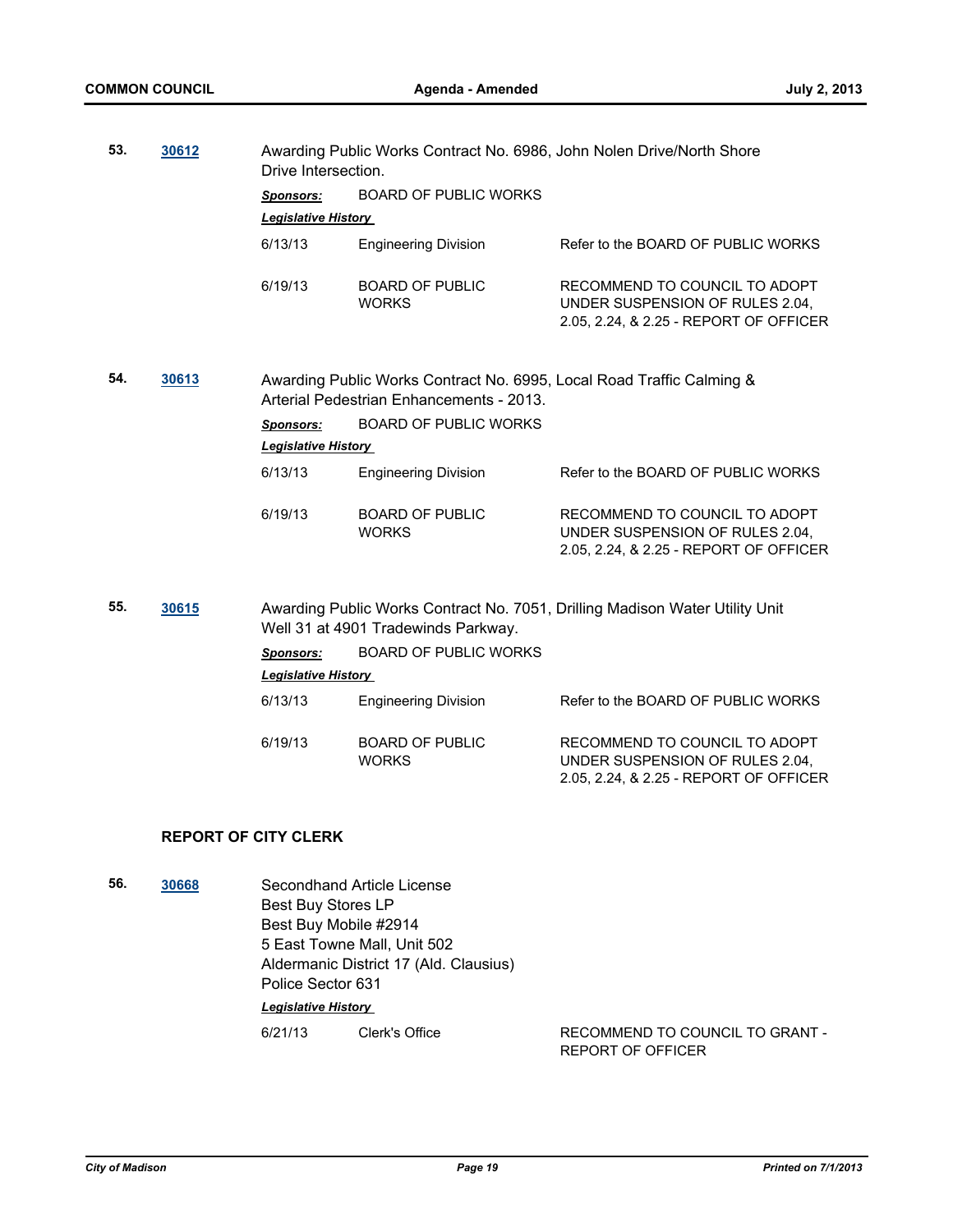- **57. [30669](http://madison.legistar.com/gateway.aspx?m=l&id=/matter.aspx?key=33581)** Secondhand Article License Best Buy Stores LP Best Buy Mobile #22783 132 West Towne Mall, Unit 502 Aldermanic District 9 (Ald. Skidmore) Police Sector 124 *Legislative History*  6/21/13 Clerk's Office RECOMMEND TO COUNCIL TO GRANT -
- **58. [30670](http://madison.legistar.com/gateway.aspx?m=l&id=/matter.aspx?key=33582)** Alcohol License Review Committee Report of Operator License Applications July 2, 2013. See attached report for list of operators.

*Legislative History* 

6/21/13 Clerk's Office RECOMMEND TO COUNCIL TO GRANT -REPORT OF OFFICER

REPORT OF OFFICER

#### **REPORT OF COMMITTEE ON THE ENVIRONMENT**

- **59. [30180](http://madison.legistar.com/gateway.aspx?m=l&id=/matter.aspx?key=33062)** Divestment of Fossil Fuels by the City of Madison
	- *Sponsors:* Paul R. Soglin, Shiva Bidar-Sielaff, Joseph R. Clausius, Sue Ellingson, Matthew J. Phair, Scott J. Resnick, Marsha A. Rummel, Larry Palm, Chris Schmidt, John Strasser, Michael E. Verveer, Anita Weier, Steve King and Maurice S. Cheeks

#### *Legislative History*

| 5/15/13 | Mayor's Office<br>Committee on the Environment                   | Referred for Introduction                                                                            |
|---------|------------------------------------------------------------------|------------------------------------------------------------------------------------------------------|
| 5/21/13 | <b>COMMON COUNCIL</b><br>Additional Referral: Board of Estimates | Referred to the COMMITTEE ON THE<br><b>ENVIRONMENT</b>                                               |
| 5/21/13 | <b>COMMITTEE ON THE</b><br><b>ENVIRONMENT</b>                    | Refer to the BOARD OF ESTIMATES                                                                      |
| 6/10/13 | <b>BOARD OF ESTIMATES</b>                                        | Return to Lead with the Recommendation<br>for Approval to the COMMITTEE ON THE<br><b>ENVIRONMENT</b> |
| 6/17/13 | <b>COMMITTEE ON THE</b><br><b>ENVIRONMENT</b>                    | RECOMMEND TO COUNCIL TO ADOPT -<br><b>REPORT OF OFFICER</b>                                          |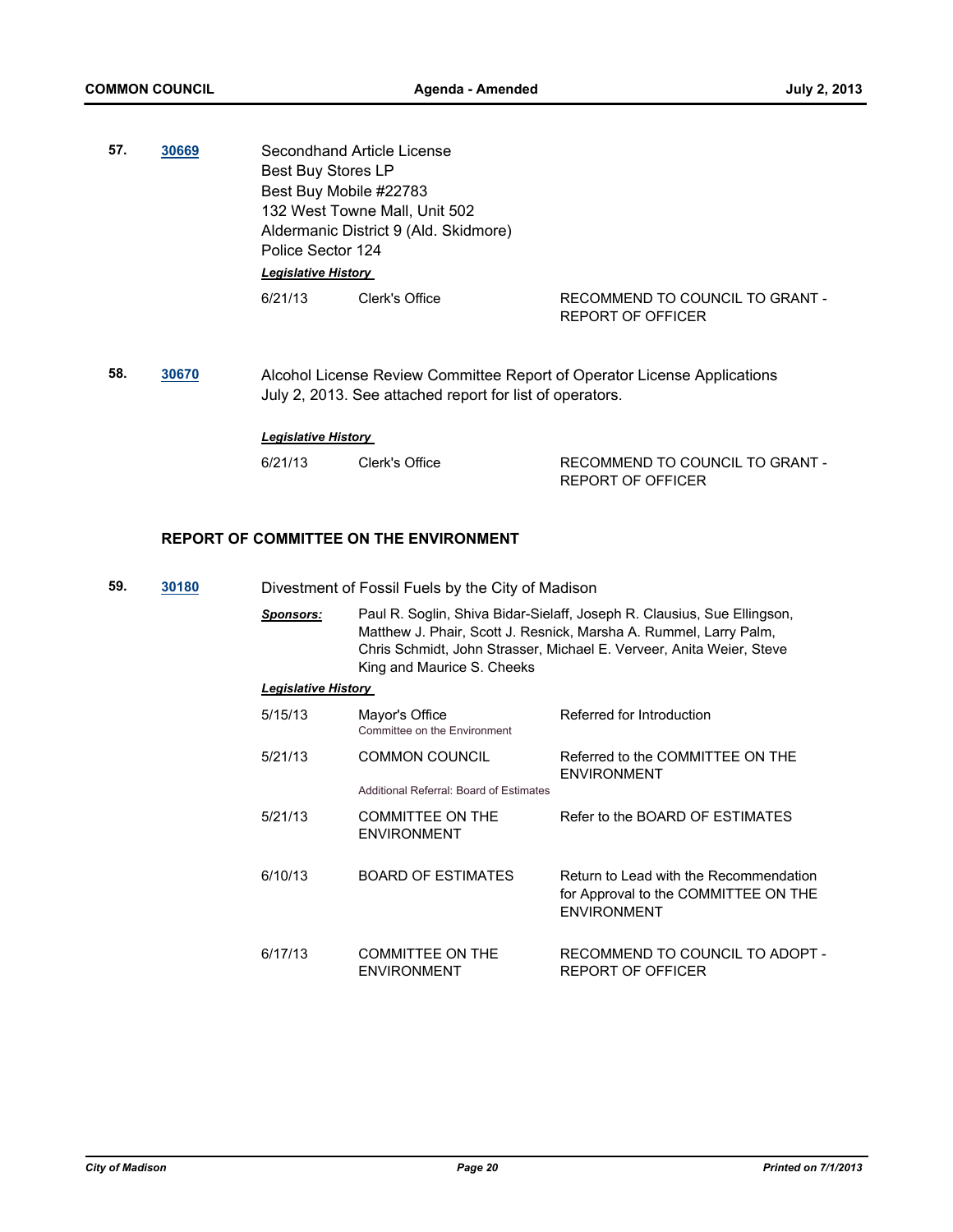## **REPORT OF ETHICS BOARD**

**60. [29901](http://madison.legistar.com/gateway.aspx?m=l&id=/matter.aspx?key=32774)** Amending Section 3.35(2)(b) of the Madison General Ordinances to extend the Ethics Code exception for elected officials appointed by the City to other boards to also cover employees.

*Sponsors:* Paul R. Soglin

*Legislative History* 

| 4/23/13 | Attorney's Office/Approval<br>Group<br><b>Ethics Board</b> | Referred for Introduction                            |
|---------|------------------------------------------------------------|------------------------------------------------------|
| 4/30/13 | <b>COMMON COUNCIL</b>                                      | Referred to the ETHICS BOARD                         |
| 6/4/13  | ETHICS BOARD                                               | RECOMMEND TO COUNCIL TO ADOPT -<br>REPORT OF OFFICER |

#### **REPORT OF PUBLIC SAFETY REVIEW COMMITTEE**

| 61. | 30388 | <b>CHARTER ORDINANCE Creating Section 8.44 of the Madison General</b><br>Ordinances to establish rules for the treatment of lost or abandoned property<br>found on public property. |                                                                                                                             |                                                                                                                 |  |
|-----|-------|-------------------------------------------------------------------------------------------------------------------------------------------------------------------------------------|-----------------------------------------------------------------------------------------------------------------------------|-----------------------------------------------------------------------------------------------------------------|--|
|     |       | <b>Sponsors:</b>                                                                                                                                                                    | Paul R. Soglin, David Ahrens, Joseph R. Clausius, Paul E. Skidmore,<br>John Strasser, Marsha A. Rummel and Scott J. Resnick |                                                                                                                 |  |
|     |       | <b>Legislative History</b>                                                                                                                                                          |                                                                                                                             |                                                                                                                 |  |
|     |       | 5/28/13                                                                                                                                                                             | Attorney's Office/Approval<br>Group<br>Committee                                                                            | Referred for Introduction<br>Public Safety Review Committee; Board of Park Commissioners; Downtown Coordinating |  |
|     |       | 6/4/13                                                                                                                                                                              | <b>COMMON COUNCIL</b><br>Additional referral to Board of Park Commissioners                                                 | Refer to the PUBLIC SAFETY REVIEW<br><b>COMMITTEE</b>                                                           |  |
|     |       | 6/4/13                                                                                                                                                                              | PUBLIC SAFETY REVIEW<br><b>COMMITTEE</b>                                                                                    | Referred to the BOARD OF PUBLIC<br><b>WORKS</b>                                                                 |  |
|     |       | 6/11/13                                                                                                                                                                             | PUBLIC SAFETY REVIEW<br><b>COMMITTEE</b>                                                                                    | RECOMMEND TO COUNCIL TO ADOPT<br>(14 VOTES REQUIRED) - REPORT OF<br><b>OFFICER</b>                              |  |
|     |       | 6/12/13                                                                                                                                                                             | <b>BOARD OF PARK</b><br><b>COMMISSIONERS</b>                                                                                | Return to Lead with the Recommendation<br>for Approval to the PUBLIC SAFETY<br><b>REVIEW COMMITTEE</b>          |  |
|     |       | 6/19/13                                                                                                                                                                             | <b>BOARD OF PUBLIC</b><br><b>WORKS</b>                                                                                      | Return to Lead with the Recommendation<br>for Approval to the PUBLIC SAFETY<br><b>REVIEW COMMITTEE</b>          |  |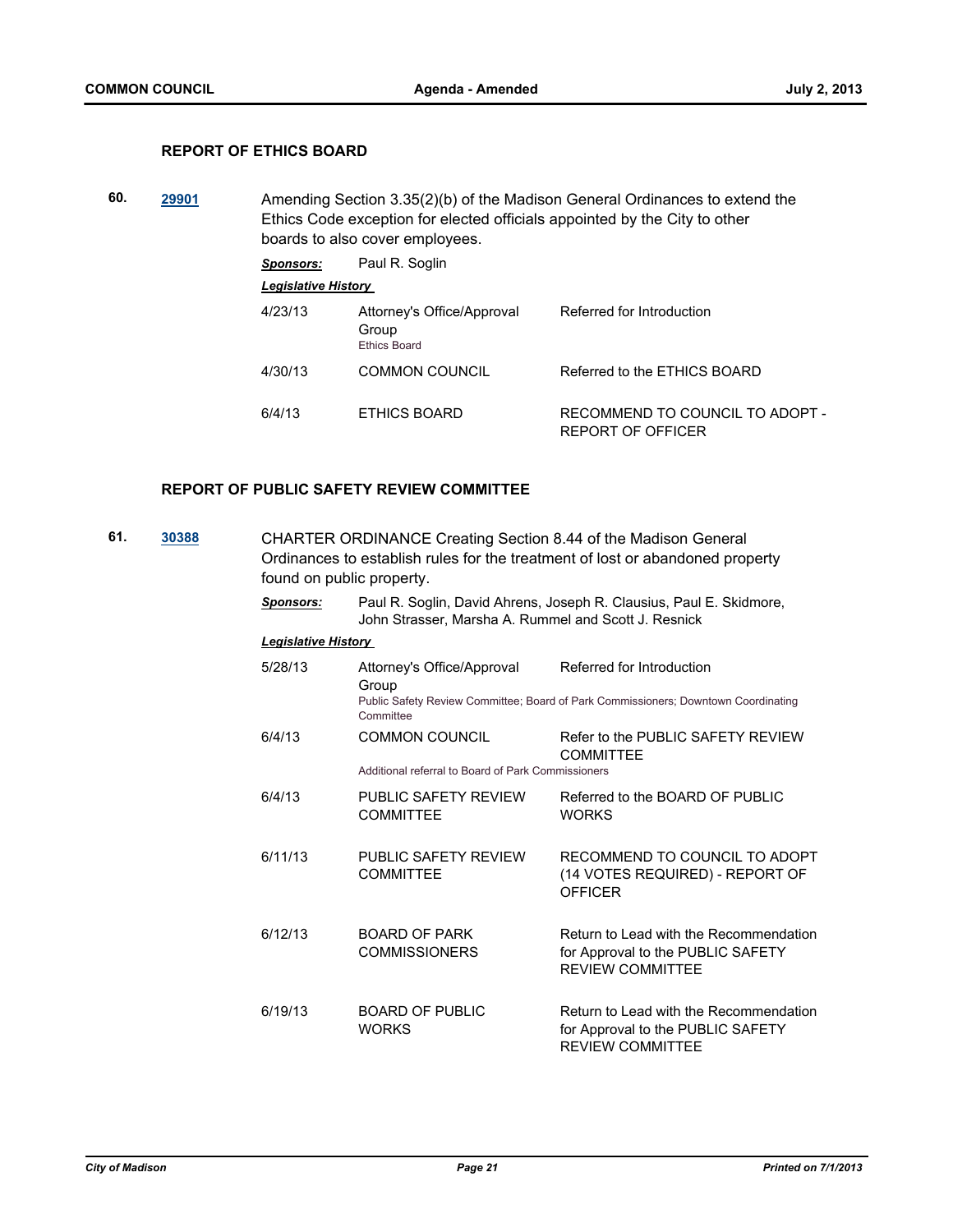## **REPORT OF TIF REVIEW BOARD**

| 62. | 28895 | TID #32 1/2 Mile Rule JRB Report - (See Attachments) |                  |                                |  |
|-----|-------|------------------------------------------------------|------------------|--------------------------------|--|
|     |       | <b>Legislative History</b>                           |                  |                                |  |
|     |       | 2/7/13                                               | TIF REVIEW BOARD | RECOMMEND TO COUNCIL TO ACCEPT |  |
|     |       |                                                      |                  | - REPORT OF OFFICER            |  |

### **REPORT OF VENDING OVERSIGHT COMMITTEE**

**63. [27048](http://madison.legistar.com/gateway.aspx?m=l&id=/matter.aspx?key=29718)** SUBSTITUTE Creating Sections 9.13(3)(a)3. and 9.13(3)(d) of the Madison General Ordinances to create a Community Service Rebate for mobile grocery store vendors and other street vendors' license fees.

*Sponsors:* Paul R. Soglin and Scott J. Resnick

*Legislative History* 

| Attorney's Office/Approval<br>Group<br>Vending Oversight Committee | Referred for Introduction                             |
|--------------------------------------------------------------------|-------------------------------------------------------|
| <b>COMMON COUNCIL</b>                                              | Referred to the VENDING OVERSIGHT<br><b>COMMITTEE</b> |
| <b>VENDING OVERSIGHT</b><br><b>COMMITTEE</b>                       | RECOMMEND TO COUNCIL TO ADOPT -<br>REPORT OF OFFICER  |
|                                                                    |                                                       |

**64. [29745](http://madison.legistar.com/gateway.aspx?m=l&id=/matter.aspx?key=32612)** Authorizing amendments to the "Regulations Governing Vending on the State Street Mall/Capitol Concourse" to change the duration of the Fall Food Vending Review and to revise the method for tabulating final scores.

*Sponsors:* Michael E. Verveer and Scott J. Resnick

| <b>Legislative History</b> |                                                         |                                                      |
|----------------------------|---------------------------------------------------------|------------------------------------------------------|
| 4/9/13                     | Attorney's Office<br><b>Vending Oversight Committee</b> | Referred for Introduction                            |
| 4/16/13                    | <b>COMMON COUNCIL</b>                                   | Refer to the VENDING OVERSIGHT<br><b>COMMITTEE</b>   |
| 4/24/13                    | <b>VENDING OVERSIGHT</b><br>COMMITTEE                   | RECOMMEND TO COUNCIL TO ADOPT -<br>REPORT OF OFFICER |

**65. [29766](http://madison.legistar.com/gateway.aspx?m=l&id=/matter.aspx?key=32633)** Amending Sections 9.13(1), 9.13(6)(e)1.b. and c. of the Madison General Ordinances to provide a 14-day grace period for food vendors to license an assistant.

| <b>Sponsors:</b> | Michael E. Verveer and Scott J. Resnick |  |
|------------------|-----------------------------------------|--|
|                  |                                         |  |

*Legislative History* 

4/9/13 Attorney's Office/Approval Group Referred for Introduction Vending Oversight Committee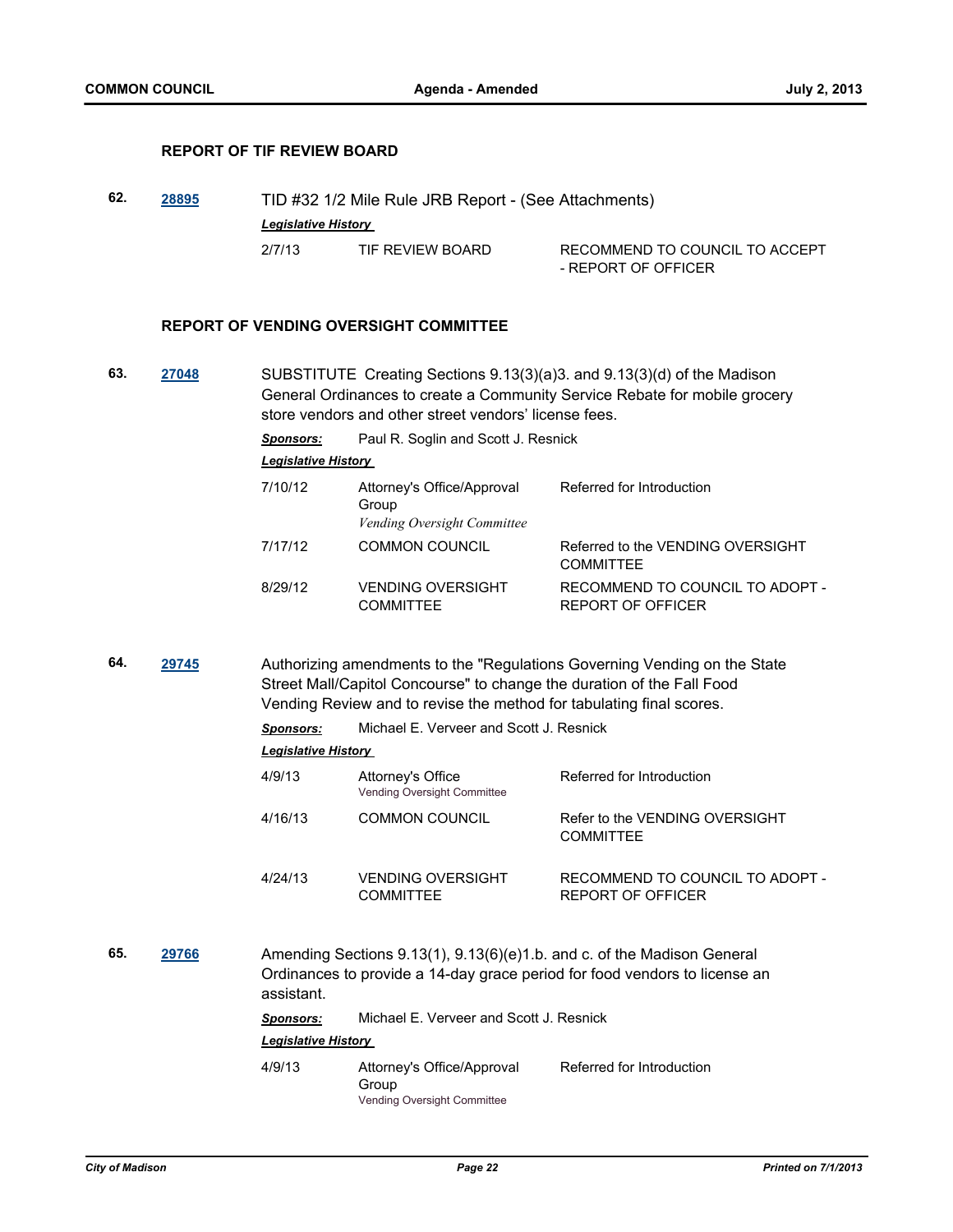| 4/16/13 | <b>COMMON COUNCIL</b>                        | Referred to the VENDING OVERSIGHT<br><b>COMMITTEE</b> |
|---------|----------------------------------------------|-------------------------------------------------------|
| 4/24/13 | <b>VENDING OVERSIGHT</b><br><b>COMMITTEF</b> | RECOMMEND TO COUNCIL TO ADOPT -<br>REPORT OF OFFICER  |

# **ITEMS REFERRED TO THIS MEETING**

# **RESOLUTIONS**

| 66. | 30398 | Expressing Concern Regarding the Project at Holy Redeemer Parish. |                                                 |                                                                                                                                                                                                                                                                                                                                                             |  |
|-----|-------|-------------------------------------------------------------------|-------------------------------------------------|-------------------------------------------------------------------------------------------------------------------------------------------------------------------------------------------------------------------------------------------------------------------------------------------------------------------------------------------------------------|--|
|     |       | <b>Sponsors:</b>                                                  |                                                 | Steve King, Marsha A. Rummel, Shiva Bidar-Sielaff and Chris Schmidt                                                                                                                                                                                                                                                                                         |  |
|     |       | <b>Legislative History</b>                                        |                                                 |                                                                                                                                                                                                                                                                                                                                                             |  |
|     |       | 6/18/13                                                           | Council Office<br>Common Council Meeting 7/2/13 | Referred for Introduction                                                                                                                                                                                                                                                                                                                                   |  |
|     |       | 6/18/13                                                           | <b>COMMON COUNCIL</b><br>Adopt 7/2/13           | Refer to the COMMON COUNCIL                                                                                                                                                                                                                                                                                                                                 |  |
| 67. | 30562 | Keeping Asian Carp Out of the Great Lakes                         |                                                 |                                                                                                                                                                                                                                                                                                                                                             |  |
|     |       | <b>Sponsors:</b>                                                  |                                                 | Paul R. Soglin, David Ahrens, Maurice S. Cheeks, Joseph R. Clausius,<br>Shiva Bidar-Sielaff, Mark Clear, Lauren Cnare, Denise DeMarb, Sue<br>Ellingson, Steve King, Larry Palm, Matthew J. Phair, Scott J. Resnick,<br>Marsha A. Rummel, Chris Schmidt, Paul E. Skidmore, John Strasser,<br>Lisa Subeck, Michael E. Verveer, Anita Weier and Ledell Zellers |  |
|     |       | <b>Legislative History</b>                                        |                                                 |                                                                                                                                                                                                                                                                                                                                                             |  |
|     |       | 6/11/13                                                           | Mayor's Office<br>Common Council                | Referred for Introduction                                                                                                                                                                                                                                                                                                                                   |  |
|     |       | 6/18/13                                                           | COMMON COUNCIL<br>Adopt 7/2/13                  | Referred to the COMMON COUNCIL                                                                                                                                                                                                                                                                                                                              |  |

# **INTRODUCTION OF NEW BUSINESS FOR REFERRAL WITHOUT DEBATE**

### **ORDINANCES**

**68. [30692](http://madison.legistar.com/gateway.aspx?m=l&id=/matter.aspx?key=33605)** Amending Section 28.082 of the Madison General Ordinances to allow taxi and limousine businesses in the Traditional Employment (TE) District.

*Sponsors:* Sue Ellingson

### *Legislative History*

6/24/13 Attorney's Office/Approval Group Referred for Introduction Plan Commission; Public Hearings: Plan Commission, 7/22/13; Common Council, 8/6/13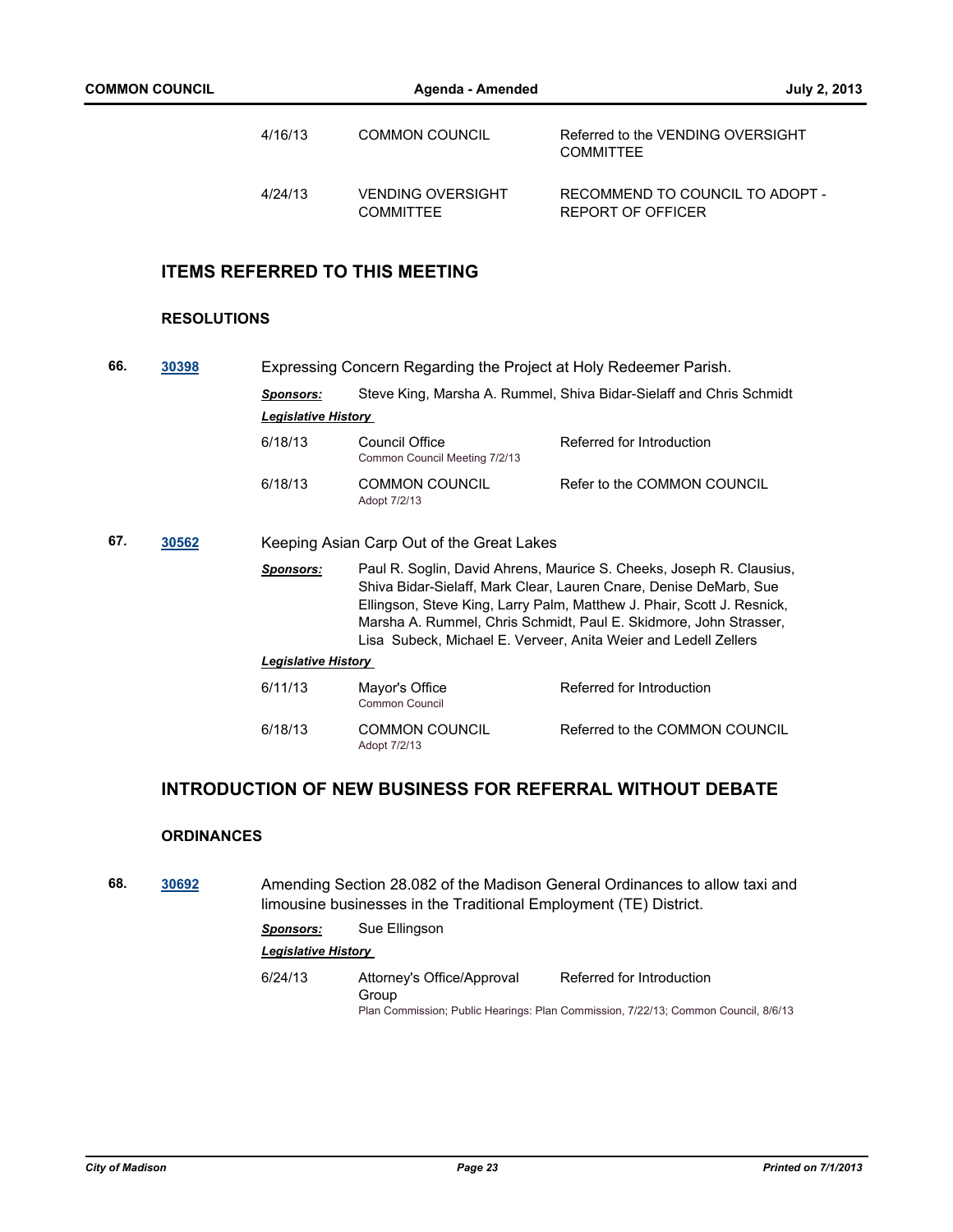| 69. | 30711 | or larger.                                     |                                                            | Amending Section 28.088(5)(a) of the Madison General Ordinances to create<br>an exception to the parking placement site standards for lots that are 20 acres                                                                                 |
|-----|-------|------------------------------------------------|------------------------------------------------------------|----------------------------------------------------------------------------------------------------------------------------------------------------------------------------------------------------------------------------------------------|
|     |       | <b>Sponsors:</b>                               | Joseph R. Clausius                                         |                                                                                                                                                                                                                                              |
|     |       | <b>Legislative History</b>                     |                                                            |                                                                                                                                                                                                                                              |
|     |       | 6/25/13                                        | Attorney's Office/Approval<br>Group                        | Referred for Introduction                                                                                                                                                                                                                    |
|     |       |                                                |                                                            | Plan Commission; Public Hearings: Plan Commission, 7/22/13; Common Council, 8/6/13                                                                                                                                                           |
| 70. | 30723 |                                                |                                                            | Amending Sections 28.151, 28.211, 31.14, and 33.24 of the Madison General<br>Ordinances to change the name of "Multi-Family Complex" to "Residential<br>Building Complex" and to allow single family dwellings in such complexes.            |
|     |       | <b>Sponsors:</b>                               | Steve King, Scott J. Resnick and Ledell Zellers            |                                                                                                                                                                                                                                              |
|     |       | <b>Legislative History</b>                     |                                                            |                                                                                                                                                                                                                                              |
|     |       | 6/25/13                                        | Attorney's Office/Approval<br>Group                        | Referred for Introduction                                                                                                                                                                                                                    |
|     |       |                                                |                                                            | Plan Commission; Public Hearings: Plan Commission, 7/22/13; Common Council, 8/6/13                                                                                                                                                           |
| 71. | 30724 | uses.                                          |                                                            | Amending Sections 28.072 and 28.151 of the Madison General Ordinances to<br>prohibit ground-floor residential dwellings in locations within the Downtown and<br>Urban Districts which the Downtown Plan recommends for non-residential       |
|     |       | <u>Sponsors:</u><br><b>Legislative History</b> | Steve King, Scott J. Resnick and Ledell Zellers            |                                                                                                                                                                                                                                              |
|     |       | 6/25/13                                        | Attorney's Office/Approval<br>Group                        | Referred for Introduction                                                                                                                                                                                                                    |
|     |       |                                                |                                                            | Plan Commission; Public Hearings: Plan Commission, 7/22/13; Common Council, 8/6/13                                                                                                                                                           |
| 72. | 30729 |                                                | Correction. 13th Aldermanic District; 2802 Monroe Street.  | Creating Section 28.022 -- 00063 of the Madison General Ordinances rezoning<br>property from TSS (Traditional Shopping Street) District to TR-C4 (Traditional<br>Residential - Consistent District 4) District. Proposed Use: No Change; Map |
|     |       | <b>Sponsors:</b>                               | Sue Ellingson                                              |                                                                                                                                                                                                                                              |
|     |       | <b>Legislative History</b>                     |                                                            |                                                                                                                                                                                                                                              |
|     |       | 6/25/13                                        | Attorney's Office                                          | Referred for Introduction<br>Plan Commission; Public Hearings: Plan Commission 7/22/13; Common Council 8/6/13                                                                                                                                |
| 73. | 30730 |                                                | Correction. 13th Aldermanic District; 666 Crandall Street. | Creating Section 28.022 -- 00064 of the Madison General Ordinances rezoning<br>property from TSS (Traditional Shopping Street) District to TR-C4 (Traditional<br>Residential - Consistent District 4) District. Proposed Use: No Change; Map |
|     |       | <u>Sponsors:</u>                               | Sue Ellingson                                              |                                                                                                                                                                                                                                              |
|     |       | <b>Legislative History</b>                     |                                                            |                                                                                                                                                                                                                                              |
|     |       | 6/25/13                                        | Attorney's Office                                          | Referred for Introduction<br>Plan Commission; Public Hearings: Plan Commission 7/22/13, Common Council 8/6/13                                                                                                                                |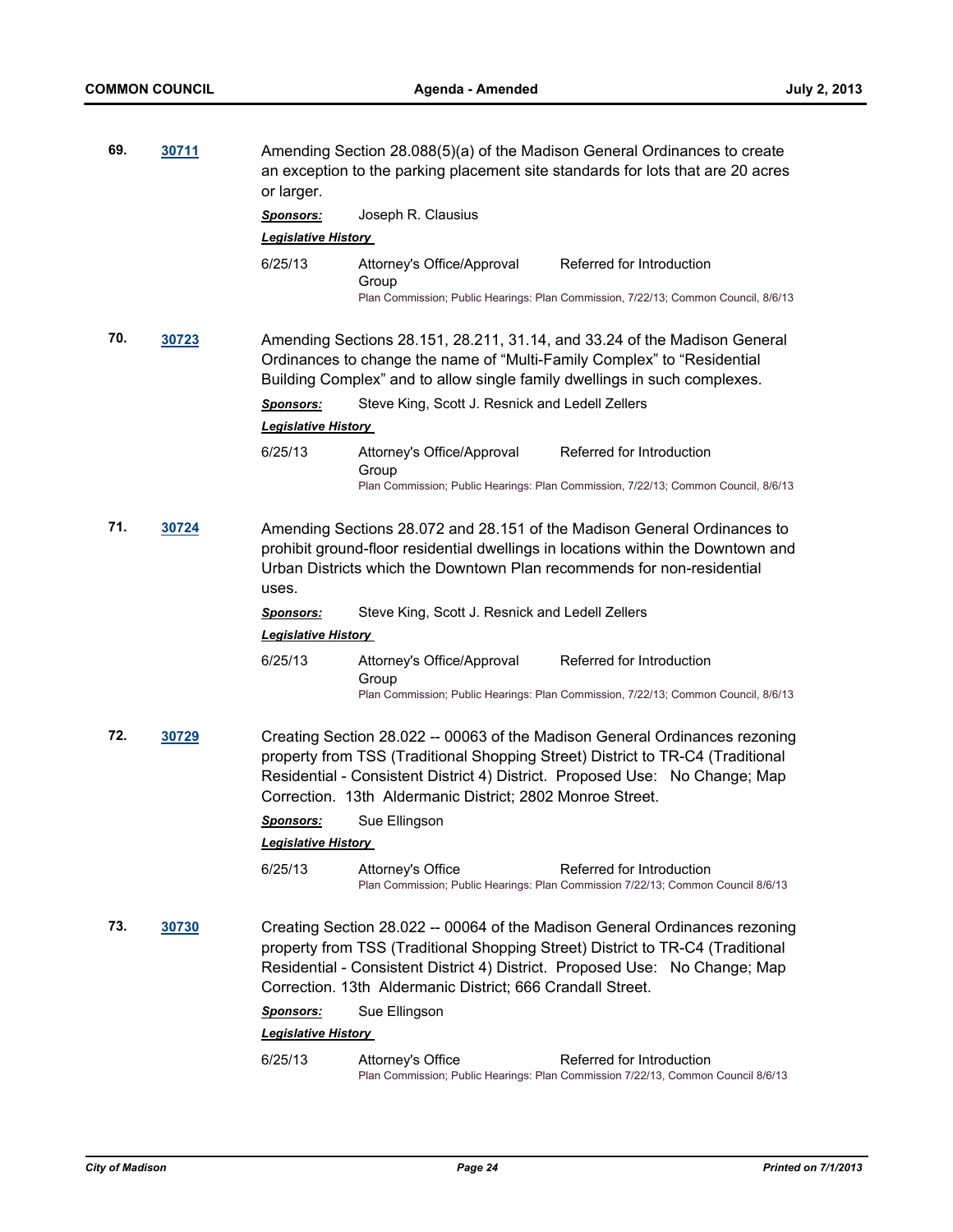| 74. | 30731              |                             | Correction. 13th Aldermanic District; 2820 Monroe Street.                                                                                                                                                                       | Creating Section 28.022 -- 00065 of the Madison General Ordinances rezoning<br>property from TSS (Traditional Shopping Street) District to TR-C4 (Traditional<br>Residential - Consistent District 4) District. Proposed Use: No Change; Map |
|-----|--------------------|-----------------------------|---------------------------------------------------------------------------------------------------------------------------------------------------------------------------------------------------------------------------------|----------------------------------------------------------------------------------------------------------------------------------------------------------------------------------------------------------------------------------------------|
|     |                    | <b>Sponsors:</b>            | Sue Ellingson                                                                                                                                                                                                                   |                                                                                                                                                                                                                                              |
|     |                    | <u> Legislative History</u> |                                                                                                                                                                                                                                 |                                                                                                                                                                                                                                              |
|     |                    | 6/25/13                     | Attorney's Office                                                                                                                                                                                                               | Referred for Introduction<br>Plan Commission; Public Hearings: Plan Commission 7/22/13, Common Council 8/6/13                                                                                                                                |
| 75. | 30736              |                             | Correction. 13th Aldermanic District; 668 Pickford Street.                                                                                                                                                                      | Creating Section 28.022 -- 00066 of the Madison General Ordinances rezoning<br>property from TSS (Traditional Shopping Street) District to TR-C4 (Traditional<br>Residential - Consistent District 4) District. Proposed Use: No Change; Map |
|     |                    | <u>Sponsors:</u>            | Sue Ellingson                                                                                                                                                                                                                   |                                                                                                                                                                                                                                              |
|     |                    | <u> Legislative History</u> |                                                                                                                                                                                                                                 |                                                                                                                                                                                                                                              |
|     |                    | 6/25/13                     | Attorney's Office                                                                                                                                                                                                               | Referred for Introduction<br>Plan Commission; Public Hearings: Plan Commission 7/22/13, Common Council 8/6/13                                                                                                                                |
| 76. | 30737              |                             | Correction. 13th Aldermanic District; 2902 Monroe Street.                                                                                                                                                                       | Creating Section 28.022 -- 00067 of the Madison General Ordinances rezoning<br>property from TSS (Traditional Shopping Street) District to TR-C4 (Traditional<br>Residential - Consistent District 4) District. Proposed Use: No Change; Map |
|     |                    | <u>Sponsors:</u>            | Sue Ellingson                                                                                                                                                                                                                   |                                                                                                                                                                                                                                              |
|     |                    | <b>Legislative History</b>  |                                                                                                                                                                                                                                 |                                                                                                                                                                                                                                              |
|     |                    | 6/25/13                     | Attorney's Office                                                                                                                                                                                                               | Referred for Introduction<br>Plan Commission; Public Hearings: Plan Commission 7/22/13, Common Council 8/6/13                                                                                                                                |
| 77. | 30740              | venues.                     | Amending Sections 38.06(11)(a) and (12)(c) of the Madison General<br>Ordinances to eliminate the capacity level for 21+ and 18+ entertainment                                                                                   |                                                                                                                                                                                                                                              |
|     |                    | <u>Sponsors:</u>            | Michael E. Verveer and Scott J. Resnick                                                                                                                                                                                         |                                                                                                                                                                                                                                              |
|     |                    | <b>Legislative History</b>  |                                                                                                                                                                                                                                 |                                                                                                                                                                                                                                              |
|     |                    | 6/25/13                     | Attorney's Office/Approval<br>Group<br><b>Alcohol License Review Committee</b>                                                                                                                                                  | Referred for Introduction                                                                                                                                                                                                                    |
|     | <b>RESOLUTIONS</b> |                             |                                                                                                                                                                                                                                 |                                                                                                                                                                                                                                              |
| 78. | 30616              | (13th AD)                   | Vacation/Discontinuance of a public alley from S Mills St to S Brooks St as<br>platted by Greenbush Addition to Madison, being located in part of the<br>Town 07 North, Range 09 East, City of Madison, Dane County, Wisconsin. | Northwest one-quarter (1/4), of the Southeast one-quarter (1/4) of Section 23,                                                                                                                                                               |

*Sponsors:* Sue Ellingson

#### *Legislative History*

6/14/13 Engineering Division Referred for Introduction Board of Public Works (7/3), Plan Commission (7/8), Common Council Adoption (7/16)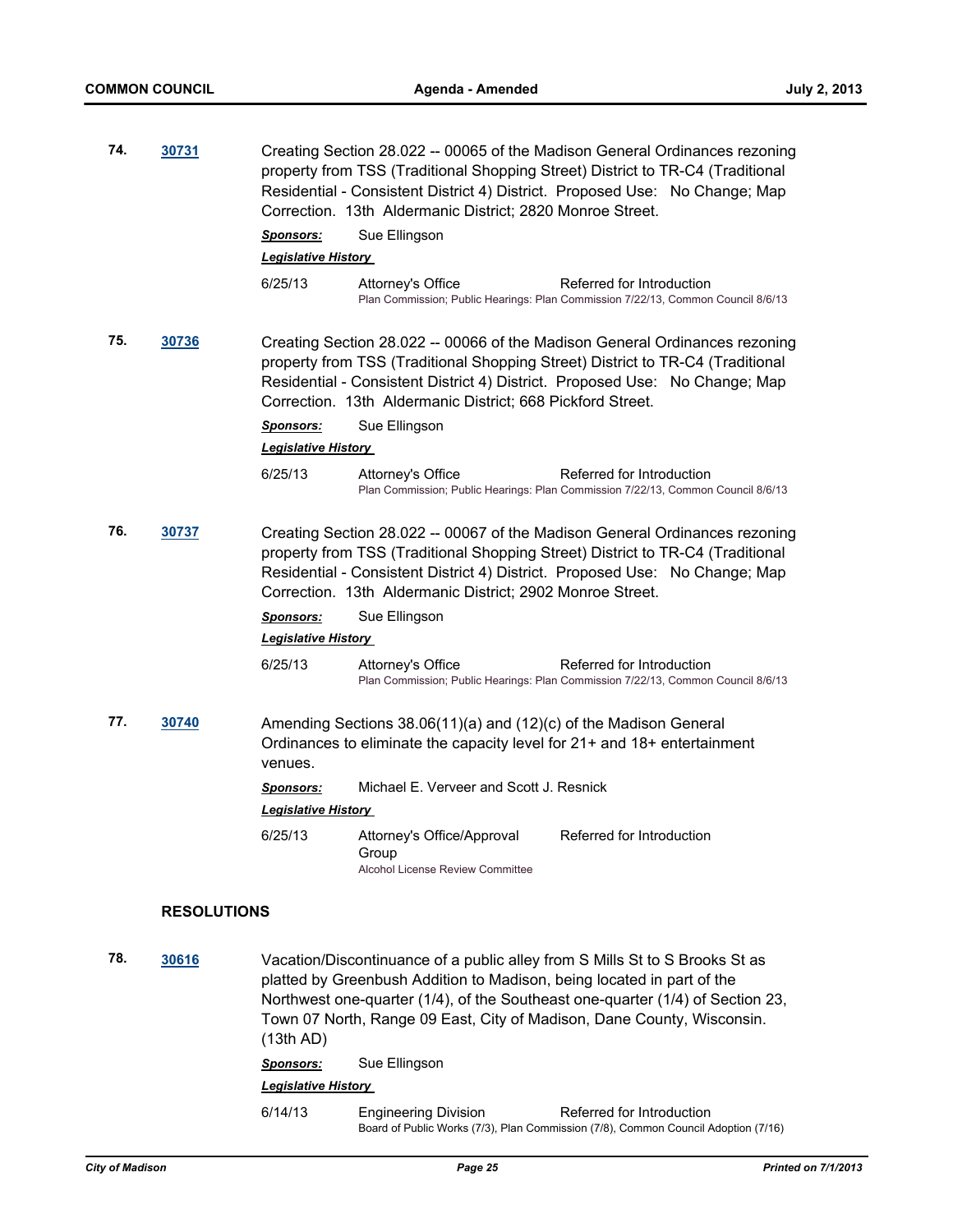| 79.<br>30623 |              | Authorizing the Mayor and City Clerk to execute a Lease with James G.<br>Montgomery for a portion of the City's East Rail Corridor located adjacent to<br>2312-2314 Atwood Avenue. |                                                                                                  |                                                                                                                                                          |  |  |
|--------------|--------------|------------------------------------------------------------------------------------------------------------------------------------------------------------------------------------|--------------------------------------------------------------------------------------------------|----------------------------------------------------------------------------------------------------------------------------------------------------------|--|--|
|              |              | <u>Sponsors:</u><br><b>Legislative History</b>                                                                                                                                     | Marsha A. Rummel                                                                                 |                                                                                                                                                          |  |  |
|              |              | 6/17/13                                                                                                                                                                            | Economic Development<br>Division<br>Board of Estimates, Board of Public Works, Plan Commission   | Referred for Introduction                                                                                                                                |  |  |
| 80.          | 30649        |                                                                                                                                                                                    | fire protection, medical services and prevention services.                                       | Approving a contract with the Village of Shorewood Hills for the City to provide                                                                         |  |  |
|              |              | <u>Sponsors:</u>                                                                                                                                                                   | <b>Chris Schmidt</b>                                                                             | Paul R. Soglin, Shiva Bidar-Sielaff, Larry Palm, Paul E. Skidmore and                                                                                    |  |  |
|              |              | <b>Legislative History</b>                                                                                                                                                         |                                                                                                  |                                                                                                                                                          |  |  |
|              |              | 6/20/13                                                                                                                                                                            | Fire Department<br><b>Board of Estimates</b>                                                     | Referred for Introduction                                                                                                                                |  |  |
| 81.          | 30663        |                                                                                                                                                                                    | Approving the Request for Proposals (RFP) for the Judge Doyle Square                             | project and directing follow-up actions for the Judge Doyle Square Committee.                                                                            |  |  |
|              |              | <b>Sponsors:</b>                                                                                                                                                                   | Paul R. Soglin, Shiva Bidar-Sielaff and Michael E. Verveer                                       |                                                                                                                                                          |  |  |
|              |              | <b>Legislative History</b>                                                                                                                                                         |                                                                                                  |                                                                                                                                                          |  |  |
|              |              | 6/20/13                                                                                                                                                                            | Department of Planning<br>and Community and<br>Economic Development<br><b>Board of Estimates</b> | Referred for Introduction                                                                                                                                |  |  |
| 82.          | 30676        | enforcement initiatives                                                                                                                                                            | amount of \$103,161 and to utilize these funds to support several law                            | Authorizing the Mayor, City Clerk and Chief of Police to apply for and accept<br>the FY 2013 Edward Byrne Memorial Justice Assistance Grant award in the |  |  |
|              |              | <u>Sponsors:</u>                                                                                                                                                                   | Paul R. Soglin                                                                                   |                                                                                                                                                          |  |  |
|              |              | <u> Legislative History</u>                                                                                                                                                        |                                                                                                  |                                                                                                                                                          |  |  |
|              |              | 6/21/13                                                                                                                                                                            | <b>Police Department</b><br><b>Board of Estimates</b>                                            | Referred for Introduction                                                                                                                                |  |  |
| 83.          | <u>30694</u> |                                                                                                                                                                                    | Services Fund to SR61 Homebuyer's Assistance Fund.                                               | Amending the budgets of SR56 Housing Rehabilitation Services Fund and<br>SR51 Home-Buy Fund to transfer \$150,000 from SR56 Housing Rehabilitation       |  |  |
|              |              | <u>Sponsors:</u>                                                                                                                                                                   | Paul R. Soglin, Sue Ellingson and Scott J. Resnick                                               |                                                                                                                                                          |  |  |
|              |              | <b>Legislative History</b>                                                                                                                                                         |                                                                                                  |                                                                                                                                                          |  |  |
|              |              | 6/24/13                                                                                                                                                                            | Economic Development<br>Division<br><b>Board of Estimates</b>                                    | Referred for Introduction                                                                                                                                |  |  |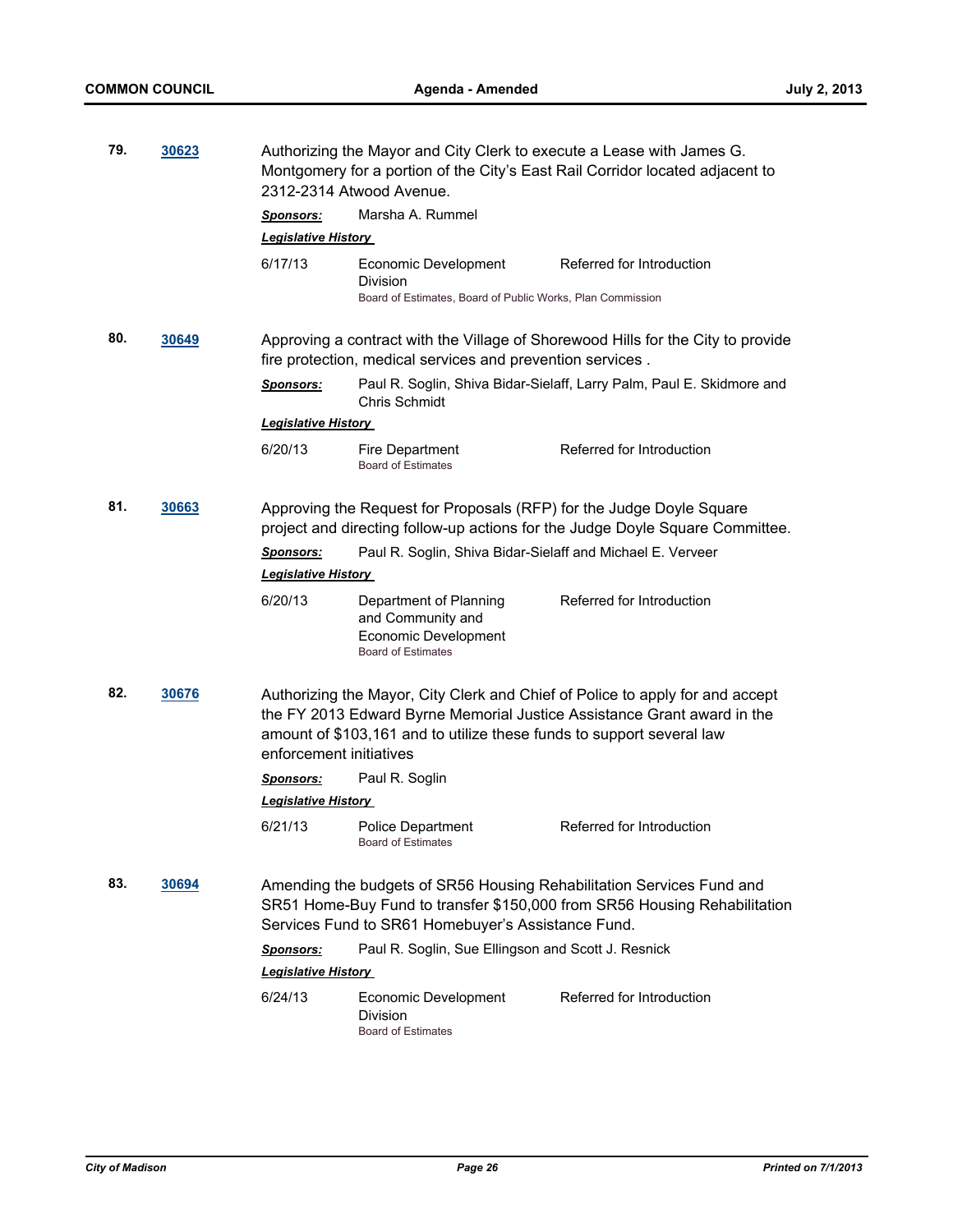| 84.          | 30733 |                                                | park maintenance in Cherokee Conservation Park, 6098 N. Sherman Dr.                                         | Authorizing the execution of a lease between the City of Madison and Kevin<br>Boehm providing for occupancy and maintenance of a City owned house and     |
|--------------|-------|------------------------------------------------|-------------------------------------------------------------------------------------------------------------|-----------------------------------------------------------------------------------------------------------------------------------------------------------|
|              |       | <u>Sponsors:</u><br><b>Legislative History</b> |                                                                                                             | Paul R. Soglin, Anita Weier, Mark Clear and Joseph R. Clausius                                                                                            |
|              |       | 6/25/13                                        | Economic Development<br>Division<br>Board of Estimates, Board of Park Commissioners.                        | Referred for Introduction                                                                                                                                 |
| 85.          | 30734 |                                                | park maintenance in Owen Conservation Park. 6021 Old Sauk Rd.                                               | Authorizing the execution of a lease between the City of Madison and Charles<br>Romines providing for occupancy and maintenance of a City owned house and |
|              |       | <b>Sponsors:</b><br><b>Legislative History</b> | Paul R. Soglin, Mark Clear and Joseph R. Clausius                                                           |                                                                                                                                                           |
|              |       | 6/25/13                                        | Economic Development<br>Division<br>Board of Estimates. Board of Park Commissioners                         | Referred for Introduction                                                                                                                                 |
| 86.          | 30735 |                                                | Rental Acquisition & Rehab project.                                                                         | Approve Common Wealth Development's request to waive the 2013-2014<br>CDD Program Goals and Objectives Ioan-to-value ratio limit for the 2013 SW          |
|              |       | <b>Sponsors:</b><br><b>Legislative History</b> | Maurice S. Cheeks, Lauren Cnare and Matthew J. Phair                                                        |                                                                                                                                                           |
|              |       | 6/26/13                                        | <b>Community Development</b><br>Division<br>Board of Estimates, Community Development Block Grant Committee | Referred for Introduction                                                                                                                                 |
| 87.<br>30742 |       | the Capitol East District.                     |                                                                                                             | Authorizing the expenditure of the remaining \$132,000 of HUD/CARPC funds<br>for Madison Sustainability Commerce Center (MSCC) related initiatives within |
|              |       | <b>Sponsors:</b>                               | Larry Palm, Marsha A. Rummel and Ledell Zellers                                                             |                                                                                                                                                           |
|              |       | <u> Legislative History</u>                    |                                                                                                             |                                                                                                                                                           |
|              |       | 6/26/13                                        | Economic Development<br>Division<br><b>Board of Estimates</b>                                               | Referred for Introduction                                                                                                                                 |
| 88.          | 30748 | Committee.                                     | Amending resolution Res-12-00648, Legistar No. 27220 changing the                                           | composition of the Sustainable Madison Transportation Master Plan Oversight                                                                               |
|              |       | <u>Sponsors:</u>                               | Paul R. Soglin                                                                                              |                                                                                                                                                           |
|              |       | <b>Legislative History</b>                     |                                                                                                             |                                                                                                                                                           |
|              |       | 6/26/13                                        | Mayor's Office<br>Common Council Meeting 7/16/13                                                            | Referred for Introduction                                                                                                                                 |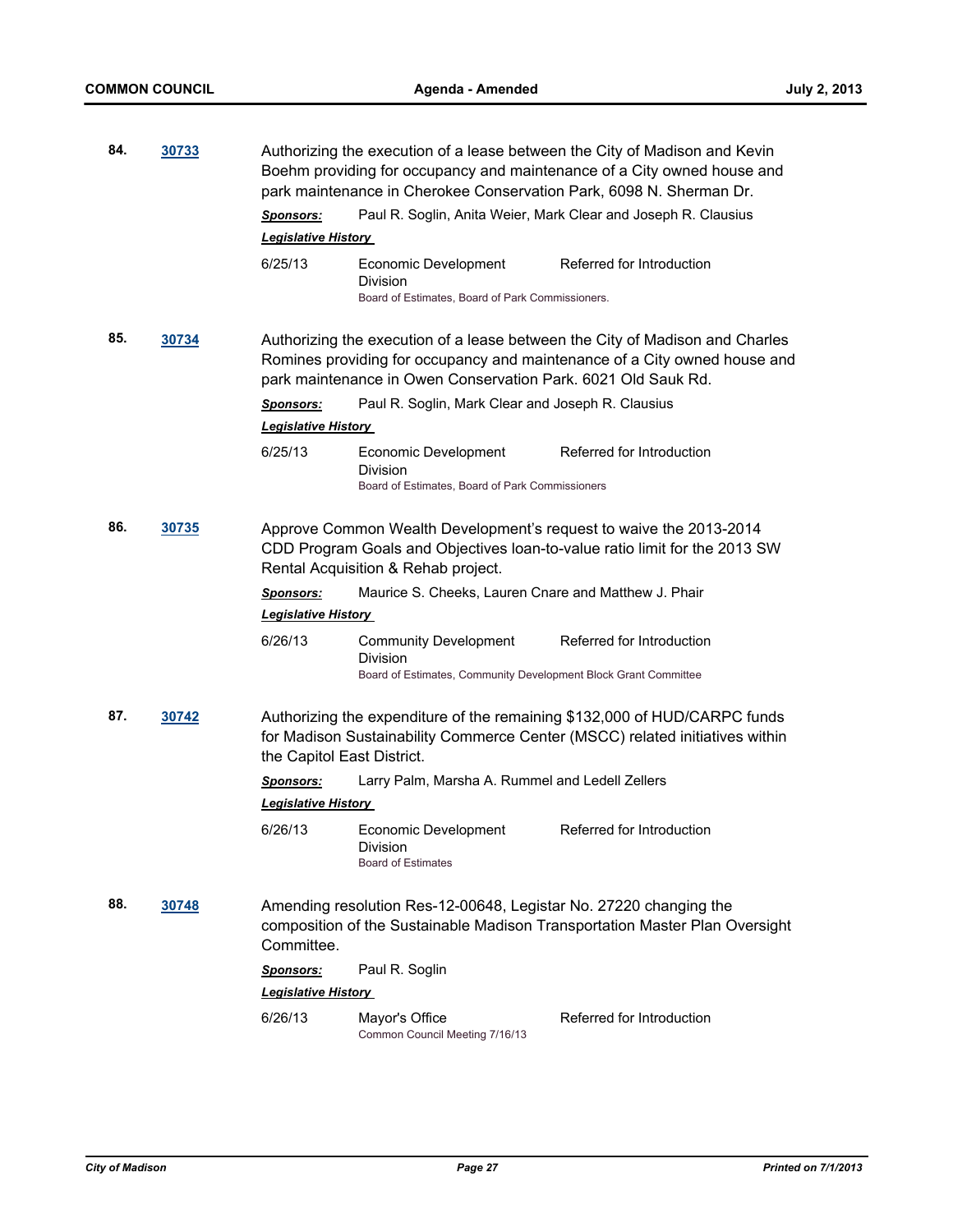| 89.<br>30749 |       | Proclaiming September 29, 2013 as International Migratory Bird Day in the City<br>of Madison.                                                                                                                                     |                                                                   |                                                                                                                                                                                                                                         |  |
|--------------|-------|-----------------------------------------------------------------------------------------------------------------------------------------------------------------------------------------------------------------------------------|-------------------------------------------------------------------|-----------------------------------------------------------------------------------------------------------------------------------------------------------------------------------------------------------------------------------------|--|
|              |       | Paul R. Soglin, Joseph R. Clausius and Mark Clear<br><b>Sponsors:</b><br><b>Legislative History</b>                                                                                                                               |                                                                   |                                                                                                                                                                                                                                         |  |
|              |       | 6/26/13                                                                                                                                                                                                                           | Parks Division<br><b>Board of Park Commissioners</b>              | Referred for Introduction                                                                                                                                                                                                               |  |
| 90.          | 30750 | recreational opportunities.                                                                                                                                                                                                       |                                                                   | Proclamation to declare the month of July as Parks and Recreation Month and<br>to recognize the benefits that Madison Parks provide for active and passive                                                                              |  |
|              |       | Sponsors:                                                                                                                                                                                                                         | Paul R. Soglin, Joseph R. Clausius and Mark Clear                 |                                                                                                                                                                                                                                         |  |
|              |       | <b>Legislative History</b>                                                                                                                                                                                                        |                                                                   |                                                                                                                                                                                                                                         |  |
|              |       | 6/26/13                                                                                                                                                                                                                           | Parks Division<br><b>Board of Park Commissioners</b>              | Referred for Introduction                                                                                                                                                                                                               |  |
| 91.<br>30752 |       | Authorizing the City to enter into an agreement with Pontoon Porch LLC<br>regarding the use of a City pier in Law Park for the operation of a pontoon<br>rental business.                                                         |                                                                   |                                                                                                                                                                                                                                         |  |
|              |       | <u>Sponsors:</u>                                                                                                                                                                                                                  | Shiva Bidar-Sielaff                                               | Michael E. Verveer, Joseph R. Clausius, Mark Clear, John Strasser and                                                                                                                                                                   |  |
|              |       | <b>Legislative History</b>                                                                                                                                                                                                        |                                                                   |                                                                                                                                                                                                                                         |  |
|              |       | 6/26/13                                                                                                                                                                                                                           | Parks Division<br>Board of Park Commissioners; Board of Estimates | Referred for Introduction                                                                                                                                                                                                               |  |
| 92.<br>30754 |       | To authorize the Mayor and City Clerk to enter into a Use Agreement between<br>the City of Madison and Madison Football Club, Inc. at Reindahl Park for a<br>period of 3 years with the possibility of two (2) one-year renewals. |                                                                   |                                                                                                                                                                                                                                         |  |
|              |       | <b>Sponsors:</b>                                                                                                                                                                                                                  | Joseph R. Clausius and Mark Clear                                 |                                                                                                                                                                                                                                         |  |
|              |       | <b>Legislative History</b>                                                                                                                                                                                                        |                                                                   |                                                                                                                                                                                                                                         |  |
|              |       | 6/26/13                                                                                                                                                                                                                           | Parks Division<br>Board of Park Commissioners; Board of Estimates | Referred for Introduction                                                                                                                                                                                                               |  |
| 93.          | 30755 | one-year renewals.                                                                                                                                                                                                                |                                                                   | To authorize the Mayor and City Clerk to enter into an Operating Agreement<br>between the City of Madison and Robert Krebs, d/b/a The Madison Sailing<br>Center. at Warner Park for a period of 3 years with the possibility of two (2) |  |
|              |       | <u>Sponsors:</u>                                                                                                                                                                                                                  | Joseph R. Clausius and Mark Clear                                 |                                                                                                                                                                                                                                         |  |
|              |       | <b>Legislative History</b>                                                                                                                                                                                                        |                                                                   |                                                                                                                                                                                                                                         |  |
|              |       | 6/26/13                                                                                                                                                                                                                           | Parks Division<br>Board of Park Commissioners; Board of Estimates | Referred for Introduction                                                                                                                                                                                                               |  |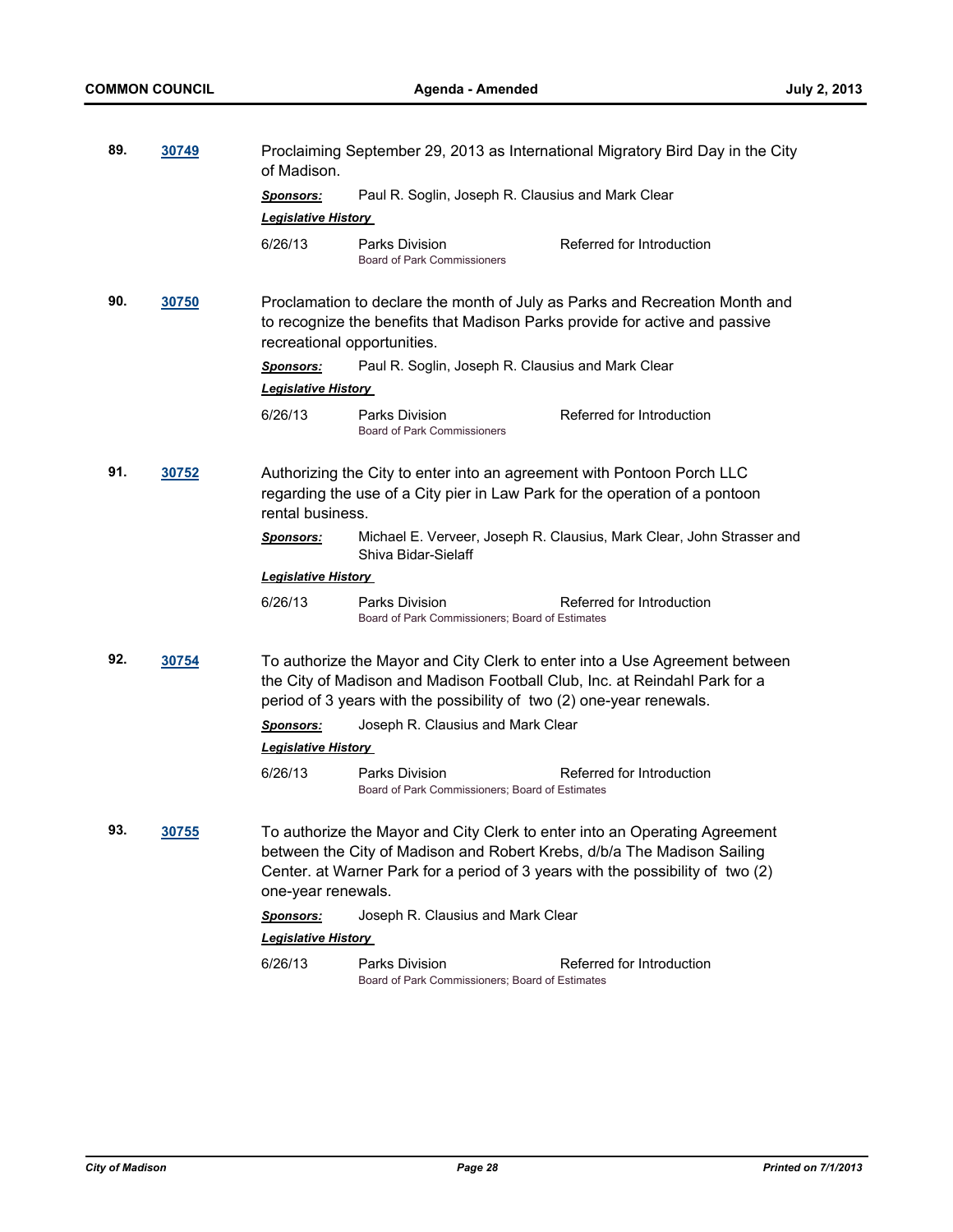| 94.          | 30758           | Authorizing the Mayor and the City Clerk to amend the 2011 Free Rides<br>Sponsorship Agreement between the City and MillerCoors, LLC in order to<br>accept a financial donation from MillerCoors and add an additional free ride<br>event date of August 31, 2013 from 3:00 PM to end of service. |                                                                                                                                                                                                                                                                                                                                                               |                                                                                |  |
|--------------|-----------------|---------------------------------------------------------------------------------------------------------------------------------------------------------------------------------------------------------------------------------------------------------------------------------------------------|---------------------------------------------------------------------------------------------------------------------------------------------------------------------------------------------------------------------------------------------------------------------------------------------------------------------------------------------------------------|--------------------------------------------------------------------------------|--|
|              |                 | <b>Sponsors:</b>                                                                                                                                                                                                                                                                                  | Chris Schmidt                                                                                                                                                                                                                                                                                                                                                 |                                                                                |  |
|              |                 | <b>Legislative History</b>                                                                                                                                                                                                                                                                        |                                                                                                                                                                                                                                                                                                                                                               |                                                                                |  |
|              |                 | 6/27/13                                                                                                                                                                                                                                                                                           | Metro Transit<br>Transit and Parking Commission; Board of Estimates                                                                                                                                                                                                                                                                                           | Referred for Introduction                                                      |  |
|              | <b>LICENSES</b> |                                                                                                                                                                                                                                                                                                   |                                                                                                                                                                                                                                                                                                                                                               |                                                                                |  |
| 95.<br>30704 |                 | Class A Beer                                                                                                                                                                                                                                                                                      | Public Hearing - New License<br>Lake Management LLC . dba BP Gas Station<br>2801 Atwood Ave . Agent: Shariff Syed<br>Aldermanic District 6 (Alder Rummel) • Police Sector 602                                                                                                                                                                                 |                                                                                |  |
|              |                 | <b>Legislative History</b>                                                                                                                                                                                                                                                                        |                                                                                                                                                                                                                                                                                                                                                               |                                                                                |  |
|              |                 | 6/24/13                                                                                                                                                                                                                                                                                           | Clerk's Office<br>Alcohol License Review Committee Public Hearing                                                                                                                                                                                                                                                                                             | Referred for Introduction                                                      |  |
| 96.          | 30707           |                                                                                                                                                                                                                                                                                                   | Public Hearing - New License<br>Fresh City Market LLC . dba Fresh Madison Market<br>703 University Ave • Agent: Jeffrey Maurer • Estimated Capacity: 49<br>Class B Beer & Class C Wine . 5% alcohol, 95% food                                                                                                                                                 | Aldermanic District 5 (Alder Bidar-Sielaff) • Police Sector 402 • Density Area |  |
|              |                 | <b>Legislative History</b>                                                                                                                                                                                                                                                                        |                                                                                                                                                                                                                                                                                                                                                               |                                                                                |  |
|              |                 | 6/24/13                                                                                                                                                                                                                                                                                           | Clerk's Office<br>Alcohol License Review Committee Public Hearing                                                                                                                                                                                                                                                                                             | Referred for Introduction                                                      |  |
| 97.          | 30708           |                                                                                                                                                                                                                                                                                                   | Public Hearing - Transfer of Licensed Premise<br>Matterhorn Ventures Group . dba Roast Public House<br>Old Address: 529 State St . New Address: 558 State St<br>Agent: Henry Anschauer · Estimated Capacity: 150<br>Class B Combination Liquor & Beer . 62.5% alcohol, 37.5% food<br>Aldermanic District 2 (Alder Zellers) • Police Sector 403 • Density Area |                                                                                |  |
|              |                 | <b>Legislative History</b>                                                                                                                                                                                                                                                                        |                                                                                                                                                                                                                                                                                                                                                               |                                                                                |  |
|              |                 | 6/24/13                                                                                                                                                                                                                                                                                           | Clerk's Office                                                                                                                                                                                                                                                                                                                                                | Referred for Introduction                                                      |  |

Alcohol License Review Committee Public Hearing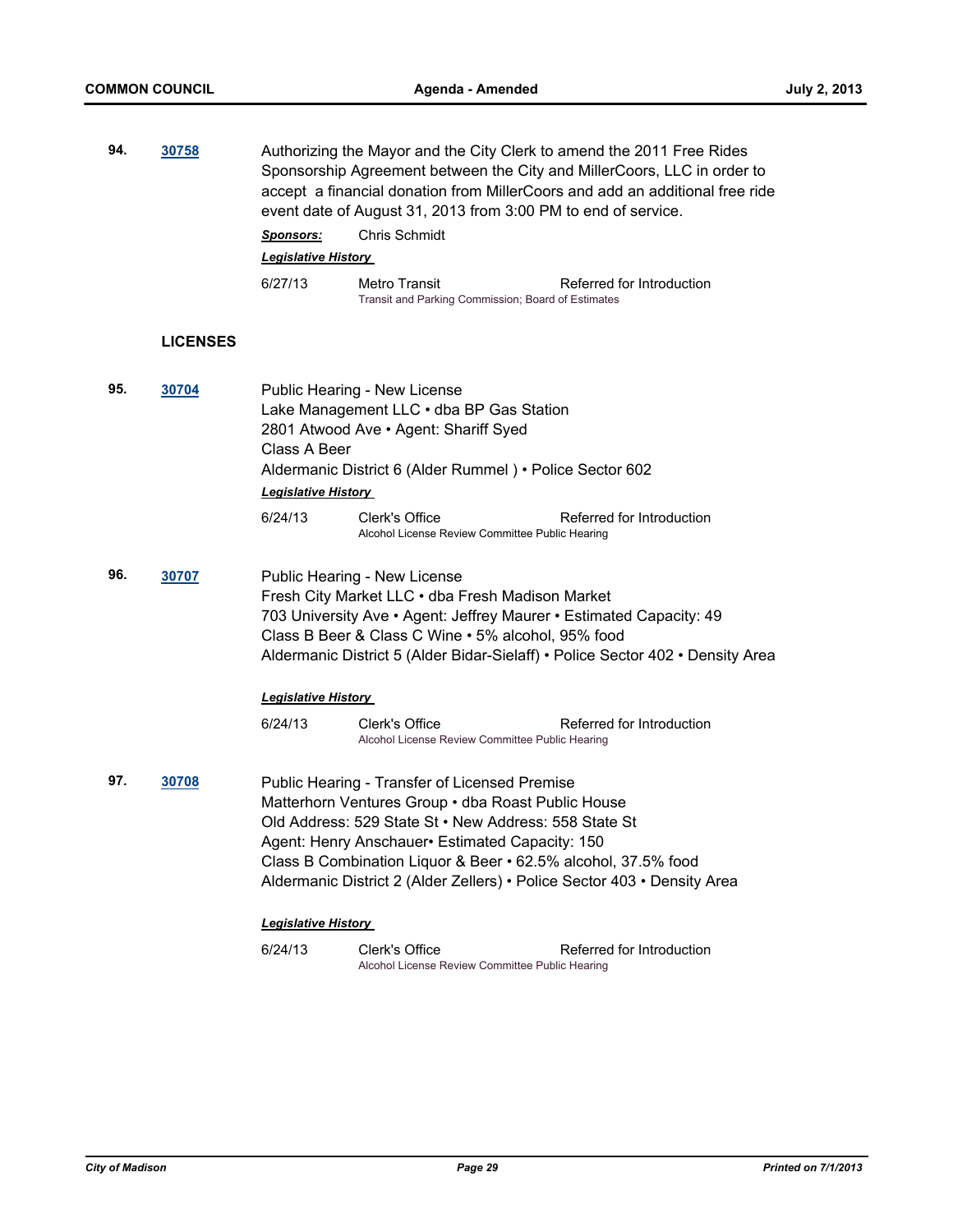**98. [30709](http://madison.legistar.com/gateway.aspx?m=l&id=/matter.aspx?key=33622)** Public Hearing - New License Red Zone of Madison Inc • dba The Red Zone 1212 Regent St • Agent: Ricky L. Imhoff • Estimated Capacity: 625 Class B Combination Liquor & Beer • 60% alcohol, 20% food, 20% other Aldermanic District 8 (Alder Resnick) • Police Sector 402

#### *Legislative History*

6/24/13 Clerk's Office Referred for Introduction Alcohol License Review Committee Public Hearing

**99. [30710](http://madison.legistar.com/gateway.aspx?m=l&id=/matter.aspx?key=33623)** Public Hearing - New License Bolla Inc • dba Maharana Restaurant 1707 Thierer Rd • Agent: Gupreet Singh • Estimated Capacity: 99 Class B Combination Liquor & Beer • 10% alcohol, 90% food Aldermanic District 17 (Alder Clausius) • Police Sector 631

#### *Legislative History*

| 6/24/13 | Clerk's Office                                  | Referred for Introduction |
|---------|-------------------------------------------------|---------------------------|
|         | Alcohol License Review Committee Public Hearing |                           |

# **PRESENTATION OF CLAIMS AGAINST THE CITY OF MADISON**

#### **CLAIMS - REFER TO RISK MANAGER**

| 100. | 30604 | NOTICE OF CLAIM - E. Ryberg, Habush Habush & Rottier, attorney for K.<br>Kriewald - personal injury - amount to be determined.           |
|------|-------|------------------------------------------------------------------------------------------------------------------------------------------|
| 101. | 30625 | A. Jammeh - vehicle damage - \$4,354.17.                                                                                                 |
| 102. | 30636 | NOTICE OF CLAIM - J. Fondell - vehicle damage - amount to be determined.                                                                 |
| 103. | 30637 | NOTICE OF CLAIM - L. Luebke - vehicle damage - amount to be determined.                                                                  |
| 104. | 30639 | E. Rodriguez, USAA Casualty Insurance Company, for M. Hanson - vehicle<br>damage - \$3,625.24.                                           |
| 105. | 30672 | J. Johnson - property loss - \$3.50.                                                                                                     |
| 106. | 30674 | J. Wells, SupraNet Communications, Inc. - property damage - \$10,620.39.                                                                 |
| 107. | 30677 | NOTICE OF CIRCUMSTANCE: R. Harmeyer, Ron Harmeyer Law Office LLC<br>for Sherman Plaza, Inc. - property damage - amount to be determined. |
| 108. | 30693 | J. Pasdo - vehicle damage - \$500.00.                                                                                                    |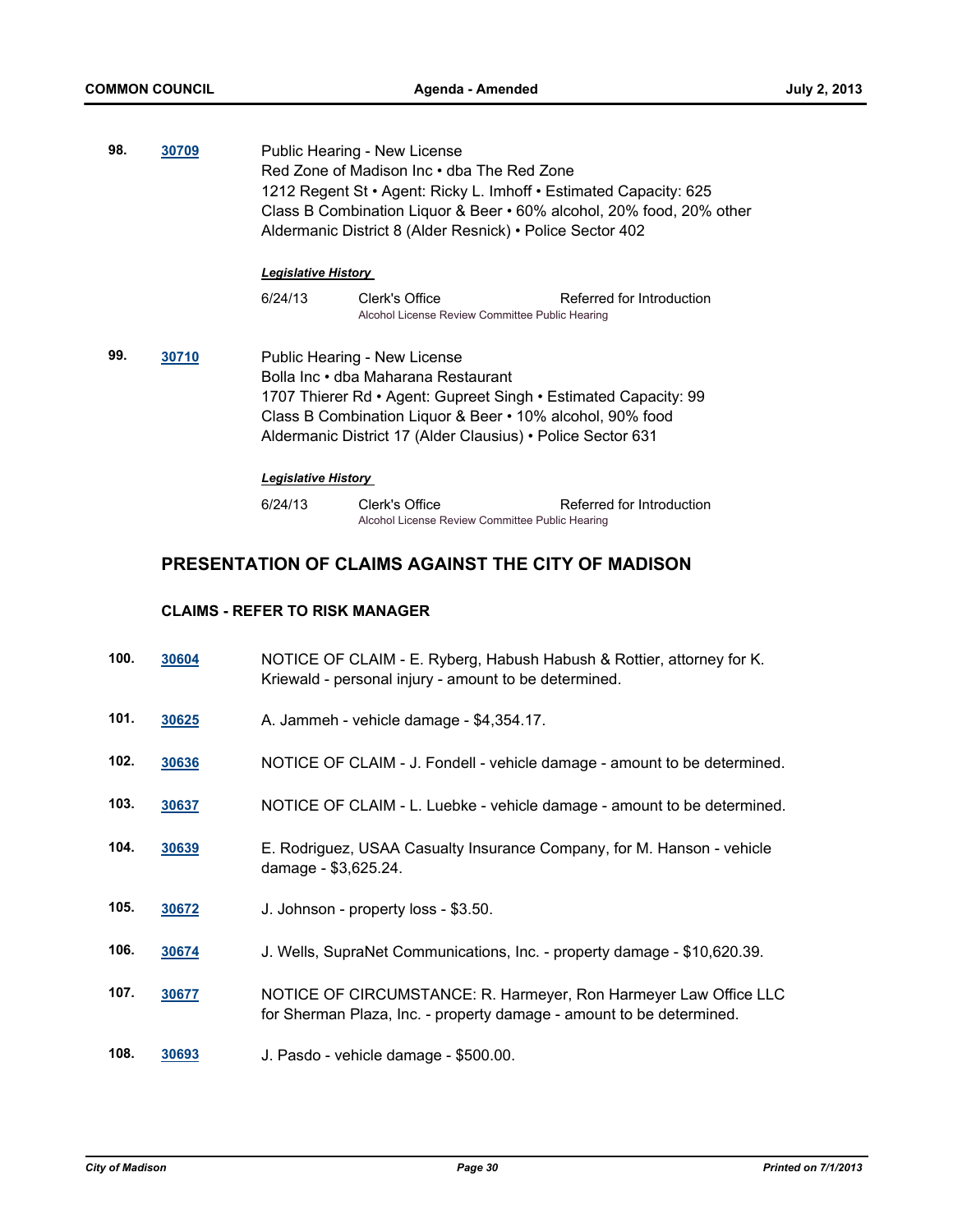| 109. | 30743 | C. Hackett, Allstate Property and Casualty Ins. Co., for T. Herrick - vehicle |
|------|-------|-------------------------------------------------------------------------------|
|      |       | damage - \$1,115.56.                                                          |
|      |       |                                                                               |

- **110. [30744](http://madison.legistar.com/gateway.aspx?m=l&id=/matter.aspx?key=33656)** Ian A.J. Pitz, Michael, Best & Friedrich LLP, attorney for K. Mollenhoff and D. Cain - property damage - \$941,000.00.
- **111. [30746](http://madison.legistar.com/gateway.aspx?m=l&id=/matter.aspx?key=33658)** L. Weber and A. L. Mares property damage \$61.11.
- **112. [30747](http://madison.legistar.com/gateway.aspx?m=l&id=/matter.aspx?key=33659)** L. Engelberger vehicle damage \$4,956.05.

THE FOLLOWING ITEMS WERE INTRODUCED FROM THE FLOOR AT THE LAST COMMON COUNCIL MEETING AND ARE ON THIS AGENDA PURSUANT TO SEC. 2.05(1)(B), MGO, SOLELY FOR THE PURPOSE OF ADDING ADDITIONAL REFERRALS.

**113. [30635](http://madison.legistar.com/gateway.aspx?m=l&id=/matter.aspx?key=33543)** Establishing a 2013 Emerging Opportunities Fund process and directing the City Attorney to draft ordinance changes to create an ongoing annual Emerging Opportunities Fund process and amending the 2013 operating budget of the Community Development Division to provide an additional \$200,000 in expenditure authority.

| <b>Sponsors:</b> | Shiva Bidar-Sielaff, Lauren Cnare, Matthew J. Phair, Scott J. Resnick. |  |
|------------------|------------------------------------------------------------------------|--|
|                  | Chris Schmidt, Lisa Subeck, Paul R. Soglin, David Ahrens, John         |  |
|                  | Strasser, Steve King, Ledell Zellers, Maurice S. Cheeks, Paul E.       |  |
|                  | Skidmore, Mark Clear and Michael E. Verveer                            |  |

#### *Legislative History*

| 6/18/13 | Council Office<br>Common Council Meeting 7/2/13                    | Referred for Introduction                               |
|---------|--------------------------------------------------------------------|---------------------------------------------------------|
| 6/18/13 | <b>COMMON COUNCIL</b>                                              | Refer to the COMMON COUNCIL<br>ORGANIZATIONAL COMMITTEE |
|         | Additional referral Board of Estimates                             |                                                         |
| 6/18/13 | <b>COMMON COUNCIL</b><br><b>ORGANIZATIONAL</b><br><b>COMMITTEE</b> | Refer to the BOARD OF ESTIMATES                         |

**114. [30641](http://madison.legistar.com/gateway.aspx?m=l&id=/matter.aspx?key=33552)** Amending Sections 8.24(1)(ee) and (ff) of the Madison General Ordinances to permanently ban alcohol from Olbrich Park and Reindahl Park.

| <b>Sponsors:</b>           | Joseph R. Clausius                                                 |                                                       |  |  |  |  |
|----------------------------|--------------------------------------------------------------------|-------------------------------------------------------|--|--|--|--|
| <b>Legislative History</b> |                                                                    |                                                       |  |  |  |  |
| 6/18/13                    | <b>COMMON COUNCIL</b>                                              | Referred to the BOARD OF PARK<br><b>COMMISSIONERS</b> |  |  |  |  |
| 6/19/13                    | Attorney's Office/Approval<br>Group<br>Board of Park Commissioners | Referred for Introduction                             |  |  |  |  |

# **ADDENDUM**